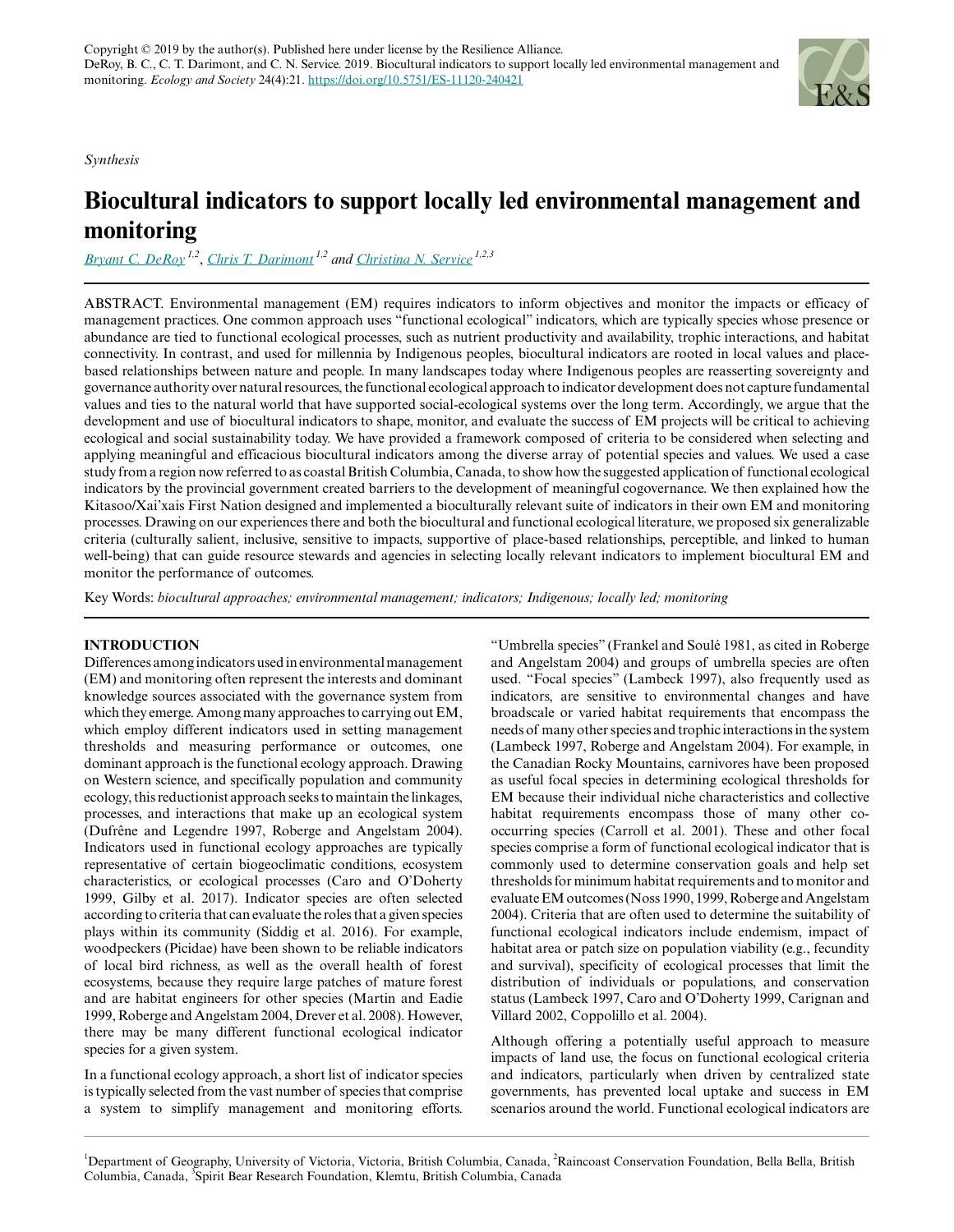often developed by centralized management agencies (e.g., provincial, state, or federal governments) that have colonized or asserted decision-making authority over Indigenous territories, failed to accept guidance from local communities (Indigenous or non-Indigenous), and drawn on observational data that may not always be derived from the area affected by management decisions (Reed et al. 2006, Sterling et al. 2017*a*). Additionally, many consider that contemporary EM has not appropriately used scientific information in a way that fosters benefits to social, cultural, and economic needs while also conserving biodiversity (Slocombe 1993, 1998, Sutherland et al. 2004, Turner et al. 2008, Cook et al. 2010, 2012, Chan et al. 2012*b*, Pullin et al. 2013, Artelle et al. 2014). This is partly because of the omission of social and cultural values during the development of ecological indicators used in management and monitoring (Turner et al. 2008, Chan et al. 2012*a*, *b*, Sterling et al. 2017*a*).

In contrast to functional ecological approaches, biocultural approaches to EM projects, and their indicator development, typically start with values important to local governments, communities, and stakeholders. Measures are developed based on in situ values (Garibaldi and Turner 2004, Maffi 2005, Maffi and Woodley 2012, Cuerrier et al. 2015, Gavin et al. 2015, 2018, Biedenweg et al. 2017, Sterling et al. 2017*a*, Artelle et al. 2018, McCarter et al. 2018). For example, in the Western Province of the Solomon Islands a collaborative group of place-based researchers and community members are codeveloping sustainability and well-being indicators based on values, perceptions, and observations of community members resulting in indicators at various scales, e.g., habitat and species level (McCarter et al. 2018). Biocultural approaches to EM foster human well-being and ecosystem integrity at the subregional scale, both major components of modern EM and global sustainability goals (Millennium Ecosystem Assessment 2005, Mascarenhas et al. 2010, Gavin et al. 2015, 2018, Hausmann et al. 2016, Bennett et al. 2017, Biedenweg et al. 2017, Sterling et al. 2017*a*, *b*). Emphasizing their relevance and potential for governance resurgence by Indigenous nations is the acknowledgment that biocultural approaches to EM have promoted social-ecological resilience for thousands of years (Berkes et al. 2000, Trosper 2002, Haggan et al. 2006, Atlas et al. 2017, Artelle et al. 2018). Despite this history, however, there is currently no overarching set of criteria to aid in the selection of biocultural indicators in today's complex resource management world, in which scientific approaches and tools are available and several governance arrangements often interact in managing the same landscapes, i.e., Indigenous, regional, state, federal, and international.

We offer a practical and flexible suite of criteria drawn from our experience working in Indigenous-led EM and supported by the literature on both biocultural and functional ecological approaches to indicator development that can steward desired outcomes in biocultural EM. We then show how biocultural indicators that exhibit these criteria can facilitate cross-cultural EM in complex geographies of coexistence (Howitt et al. 2013). As we detail subsequently, these indicators can communicate in situ management priorities and monitor and evaluate the implementation of EM. We develop this framework of criteria to help distill biocultural approaches to indicator development that foster socio-cultural resilience and well-being, while also promoting ecosystem integrity and biodiversity protection in the context of current resource extraction pressures. We illustrate these themes with a case study from Kitasoo/Xai'xais Territory in an area now also known as coastal British Columbia, Canada.

## **CASE STUDY**

## **The nuances of environmental management implementation and cogovernance in the Great Bear Rainforest**

The Great Bear Rainforest (GBR) of British Columbia, Canada, provides a model system to understand the value of applying biocultural approaches to promote socially, culturally, and ecologically sustainable outcomes in EM. The GBR is a complex geophysical landscape of archipelagos, fjords, and mountainous terrain with a diversity of ecosystems from the hypermaritime rain forests to the drier interior montane forests. The terrestrial and freshwater environments have been enriched with marinederived nutrients dispersed by terrestrial and avian consumers, as well as Indigenous peoples from pulses of Pacific salmon (*Oncorhynchus* spp.), Pacific herring (*Clupea pallasii*), and eulachon (*Thaleichthys pacificus*), among other marine species, for thousands of years (Gende et al. 2002, Brown and Brown 2009, Fox et al. 2014, Trant et al. 2016). The rich forested lands in the GBR are also considered to be a globally significant biodiversity refuge and a last remaining vestige of contiguous temperate old growth forest, valued for biodiversity, tourism, carbon storage, and commercial logging (DellaSala et al. 2011, Lertzman and Mackinnon 2014).

The geopolitical and social/cultural landscape of EM is also extremely complex. First Nations have continually occupied and actively stewarded terrestrial and marine systems in the GBR for millennia (Trosper 2002, Haggan et al. 2006, Brown and Brown 2009). Prior to European colonization, which brought smallpox epidemics and deliberate cultural genocide resulting in rapid depopulation, there were hundreds of villages and camps, seasonal and permanent, scattered along the coastline in the region (Cannon 2002). There is a rich diversity of language groups, with distinct cultural practices and lineages, composed of different clans (Beck 2000). Indigenous laws, hereditary leadership, and the potlatch system governed how, where, and by whom resources were used and stewarded (Trosper 2002, Brown and Brown 2009). Deeply rooted social and cultural ties to places, species, and interspecies relationships, as well as traditional governance systems, continue despite the impacts of colonialism (Brown and Brown 2009, Artelle et al. 2018). Although never surrendering their titles to the Crown, First Nations' land and seascapes in this region also occur within the asserted boundaries of the province of British Columbia and the nation of Canada. Ending decades of conflict regarding land use in these forests (namely, commercial logging), there has been recently legislated agreement among First Nations, the government of British Columbia, environmental nongovernmental organizations (ENGOs), and private-sector forest industry companies. However, the legal objectives established in the GBR (land use) order (hereafter LUO; British Columbia Ministry of Forests, Lands, and Natural Resource Operations 2016) remain decoupled from existing institutions and stewardship goals of some local communities.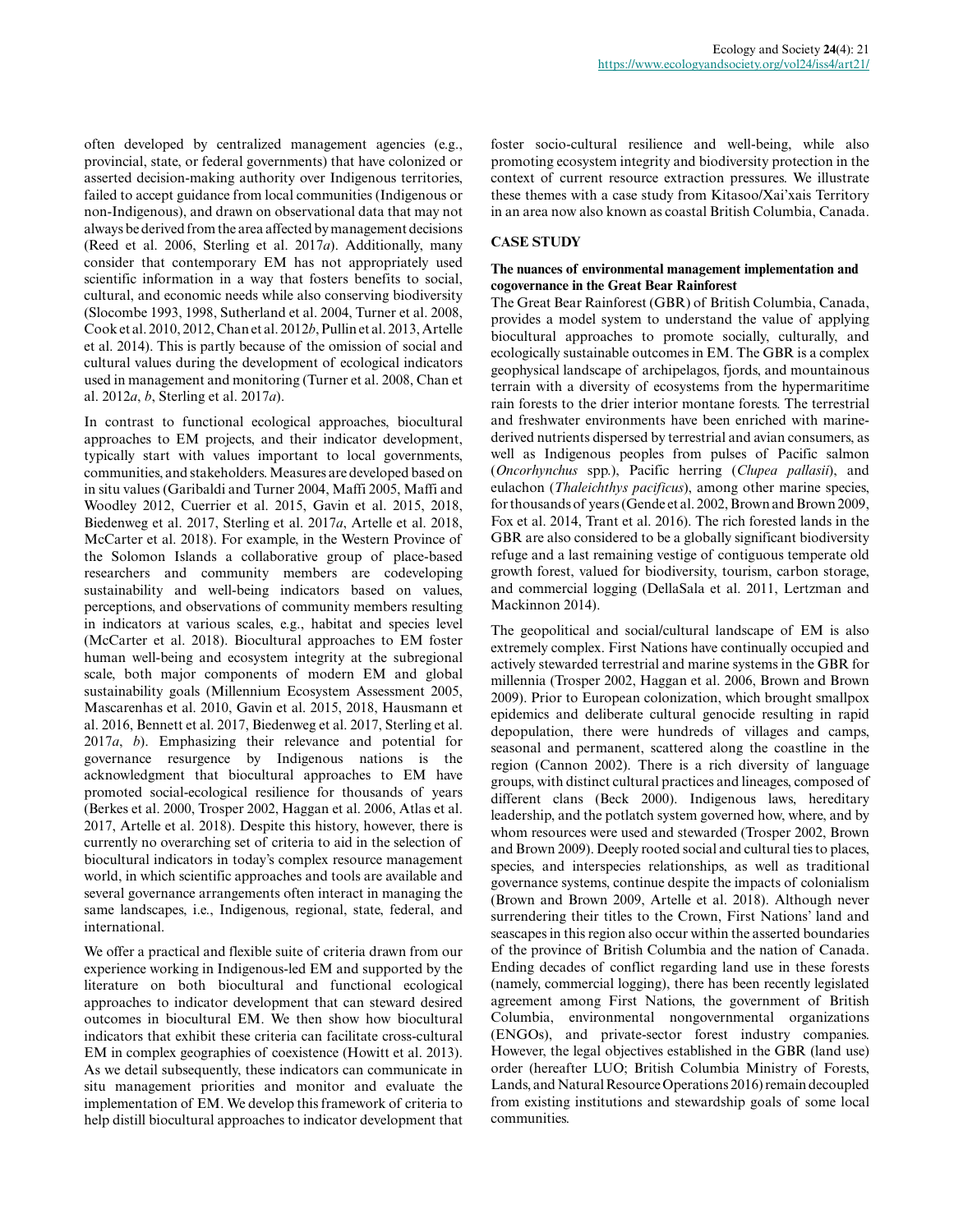The process by which indicator species were developed illustrates this disconnect. During negotiations that led to the GBR LUO, the provincial government met with First Nations, industry groups, and ENGOs to select a suite of focal species that aimed to guide management targets to protect ecological integrity and biodiversity under the guiding principles of ecosystem-based management (EBM). The principles of EBM include maintaining viable populations of native species in their current range, including the diversity of native ecotypes in protected areas; maintaining the functioning of ecological processes across scales, e.g., nutrient cycles and disturbance regimes; setting management goals at appropriate timescales (longer term); and accounting for human use, interaction, and occupancy of these areas (Grumbine 1994, Price et al. 2009). The resultant focal species habitat models were developed to set landscape-scale management targets. As we explain next, these targets, however, did not adequately represent the fundamental values and processes of in situ First Nations' institutions (Price et al. 2009, Affolderbach et al. 2012).

Although the development of conservation targets in the GBR was officially a government-to-government negotiation between First Nations and the province of British Columbia, the balance of power was sometimes inequitable. For example, inequity was created when the province of British Columbia selected indicators that were outside of First Nations' local ecological knowledge (LEK) and Indigenous knowledge (IK). This put the two governments on very different playing fields in terms of what data they could contribute. Two such species were the Marbled Murrelet (*Brachyramphus marmoratus*) and the Northern Goshawk (*Accipter gentilis*). Both are threatened species that are associated with mature forests and large trees but are not commonly referenced in food, social, or ceremonial practices or cultural beliefs among First Nations in the region, aside from the Haida (Committee on the Status of Endangered Wildlife in Canada 2012). Although these threatened species are important ecologically, they did not resonate with First Nations' conservation priorities. Further discord was created when provincial biologists did not take into account LEK or IK in the habitat suitability models for other focal species that were culturally significant (see Service et al. [2014] for an example with grizzly bear [*Ursus arctos*] distributions). Many of these plans were never fully implemented because of the imbalance of knowledge sets between the province and First Nations that was created when purely functional ecological indicators were used. The only focal species that has since been fully included in the land use planning process is the grizzly bear, which is a touchstone of cultural significance for many First Nations in the region. First Nations could supply their own data sets for critical (class A and B) grizzly bear habitat, which improved the existing habitat maps developed by the team of provincial biologists and spatial analysts (Service et al. 2014). The opportunity for First Nations to provide their own data sets leveled the playing field in terms of information sharing, which facilitated cogovernance.

Other disparities and disconnects between decision makers are a product of an EM scenario that emphasizes economic factors, i.e., market viability of yield and productivity for future tree harvest, rather than social or cultural factors. Although the GBR LUO allows for the opportunity to incorporate cultural values into land and resource management, the regulations that make reference to schedules listing culturally significant values and species still place a higher legal protection for economic impacts. For example, "aboriginal heritage features," defined in the legislation as an "artefact, feature or site that is important to cultural practices, knowledge or heritage of a First Nation," may be altered or removed if it is "required for road access, other infrastructure, or to address a safety concern and there is no practicable alternative" (British Columbia Ministry of Forests, Lands, and Natural Resource Operations 2016:15, 26). More broadly, the chief forester at the Ministry of Forests, Lands and Natural Resource Operations still sets the allowable annual cut, i.e., the maximum total volume of wood extracted yearly, for each forest district in the region without requirement for direct or transparent negotiation with First Nations (British Columbia Ministry of Forests, Lands, and Natural Resource Operations 2016). Although by definition and colonial law there is a power asymmetry, in the current political climate some of these issues may be negotiated on a government-to-government basis. However, the bias in language used in the GBR LUO toward economic factors and the agendas of centralized colonial governments can contribute to "knowledge disconnects" during implementation that prevent positive outcomes for sustainability and well-being in situ (Howitt et al. 2013, Sterling et al. 2017*a*, McCarter et al. 2018). Such disconnects have also been referred to as "intercultural capacity deficits," a lack of knowledge, understanding, or acceptance of cross-cultural values, institutions, and worldviews that prohibits intercultural communication and/or the performance of collaborative efforts (Allenby 2006, Turner et al. 2008, Howitt et al. 2013). Intercultural capacity deficits create a major barrier to success in cogoverned EM arrangements globally (Howitt et al. 2013).

Insights from the GBR can inform similar EM scenarios with overlapping governance structures and a diversity of worldviews. When the provincial agencies developed EM protocols, agendas, and resources that did not incorporate LEK or IK (Price et al. 2009, Service et al. 2014) or formalize support to protect longestablished ties between social and ecological systems, they disregarded existing EM structures that have been in place for thousands of years, e.g., the potlatch system (Trosper 2002, Turner et al. 2013, Artelle et al. 2018). Similar errors have occurred in many intercultural EM scenarios and are contributing to negative outcomes for biocultural resilience and biodiversity conservation globally (Maffi and Woodley 2012, Howitt et al. 2013, Cuerrier et al. 2015, Sterling et al. 2017*a*, McCarter et al. 2018).

# **DISCUSSION**

## **Lessons from the Great Bear Rainforest and beyond**

In British Columbia and abroad, some First Nations have developed or are developing values-led management plans to implement EM and bridge these gaps. Management plans provide a tool that enables in situ agencies to communicate goals and priorities across cultures to bridge knowledge disconnects. For example, in both Canada and New Zealand, First Nations have developed written management plans that are guided by Indigenous law and cultural values that have always governed stewardship practices in those territories (Borrows 2005, Artelle et al. 2018, Kitasoo/Xai'xais 2018). In some cases, these management plans are considered living documents that allow for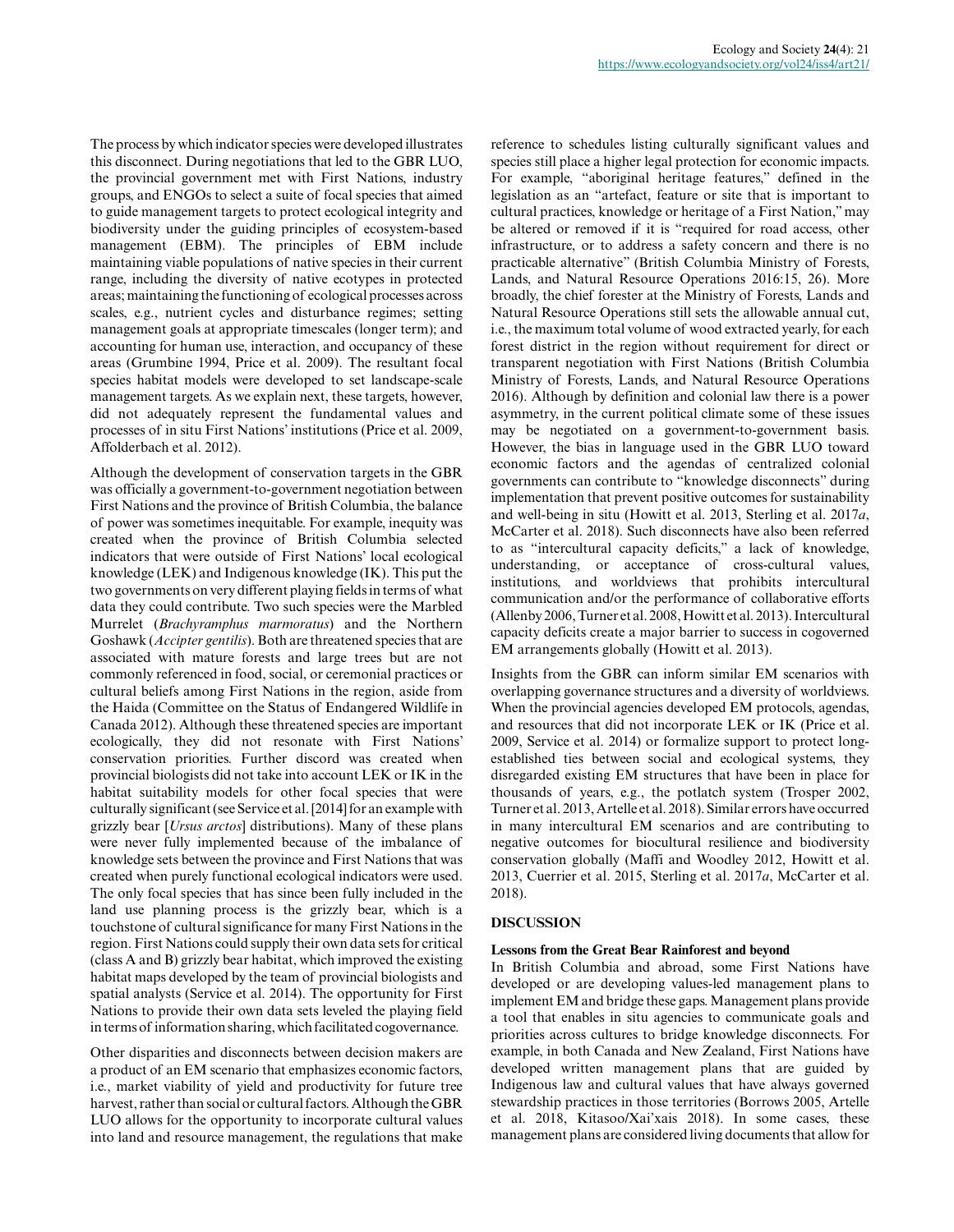continual development. The resurgence of values-led approaches to EM is helping to reinforce critical components of social and cultural well-being, such as relationships or connections to place (Artelle et al. 2018).

The Kitasoo/Xai'xais First Nation, among others, is implementing its own strategy for applying EM. Its goals are being developed by the community and contributing to broader goals outlined in the GBR LUO. For example, the Kitasoo/Xai'xais Stewardship Authority is conducting cultural feature inventories to learn more about the distribution and abundance of culturally significant values on the landscape in efforts to measure and mitigate impacts from forestry. The Kitasoo/Xai'xais Stewardship Authority models its program after the Haida Nation, which negotiated a different agreement with the province of British Columbia (Council of the Haida Nation 2013), to implement a biocultural approach focused on ground-based efforts to identify cultural and heritage values before they become impacted by forestry. The Kitasoo/Xai'xais Stewardship Authority has developed inventory methods and standards, inspired by those developed by the Haida Nation, to survey for and identify culturally significant values and species in addition to threatened or endangered species and ecosystems. This process on which it is embarking provides an opportunity to implement biocultural EM in the context of modern forestry and realize locally driven priorities on the ground. Drawing on our experience in this process and foundational concepts from the literature on both functional ecological and bicultural indicators, we next offer insight into designing appropriate indicators for biocultural monitoring, an important starting point for locally driven EM.

## **Emergent criteria to evaluate the utility of biocultural indicators**

To implement management plans and actualize their benefits, appropriate indices are required to guide objectives and measure outcomes. Biocultural indicators can offer a culturally relevant and comprehensive approach for communicating values and priorities across cultures to promote social, cultural, economic, and ecological resilience (Gavin et al. 2015, Sterling et al. 2017*a*). However, the process of defining appropriate biocultural indicators has not been extensively developed (Sterling et al. 2017*a*). There are many methods for developing indicators that involve community input, e.g., surveys, interviews, and focus groups; however, there are few resources available that can help guide this selection process to filter appropriate indicators. These criteria provide a way to distill locally relevant indicators and empower local communities to protect in situ values before they are damaged. Although the selection of biocultural indicators is necessarily place dependent, common themes can be derived from literature on biocultural diversity conservation. The set of criteria we propose in Figure 1 is intended to guide the selection process of indicators that represent local values, facilitate cross-scale linkages, and provide effective measures to evaluate biocultural EM outcomes.

To refine these themes into criteria, we used an inductive approach to identify the criteria in Figure 1, which emerged as foundational concepts from our experience working in Indigenous-led (in our case, the Kitasoo/Xai'xais First Nation) biocultural stewardship. These criteria reflect key concepts that enabled progress in a highly contentious and complex governance process. We acknowledge that these criteria emerged from our experience working with one

First Nation among thousands. We note that the process in other parts of the world where different governments have asserted competing claims on Indigenous peoples' lands and waters will likely be different, perhaps radically, than that experienced by the Kitasoo/Xai'xais First Nation. Complementing our personal interactions, which stem from many years working with and in the service of the Kitasoo/Xai'xais, we also searched the biocultural and functional ecological indicators literature to ascertain if (and if so, how) these concepts have been applied more broadly. We illustrate subsequently how all of these criteria reflect core components of an Indigenous EM paradigm in which the Kitasoo/Xai'xais also mobilized Western knowledge paradigms to implement biocultural EM.

**Fig. 1**. Six emergent criteria (culturally salient, supportive of place-based relationships, inclusive, sensitive to impacts, perceptible, and linked to human well-being) that can be considered in the development of biocultural indicators for use in environmental management and monitoring.



Biocultural EM is place based, and therefore, we offer these criteria as a synthesis of the concepts that enabled the implementation of biocultural EM in Kitasoo/Xai'xais Territory. However, we suggest their relevance as a tool to reduce conflict and guide collaborative conservation outcomes in other geographies of coexistence, particularly where Western science approaches to stewardship historically or currently overlap spatially with IK-based approaches. We recognize that purely IKbased EM approaches may differ widely from the approach taken by the Kitasoo/Xai'xais. It is also critical to recognize that a fundamental component of our case study is that it was Indigenous led. Knowledge integration has been and can be a damaging process when led by ex situ agencies because of the political nature of EM and power asymmetries (Nadasdy 1999, 2003). Ex situ agencies, e.g., colonial governments, have a history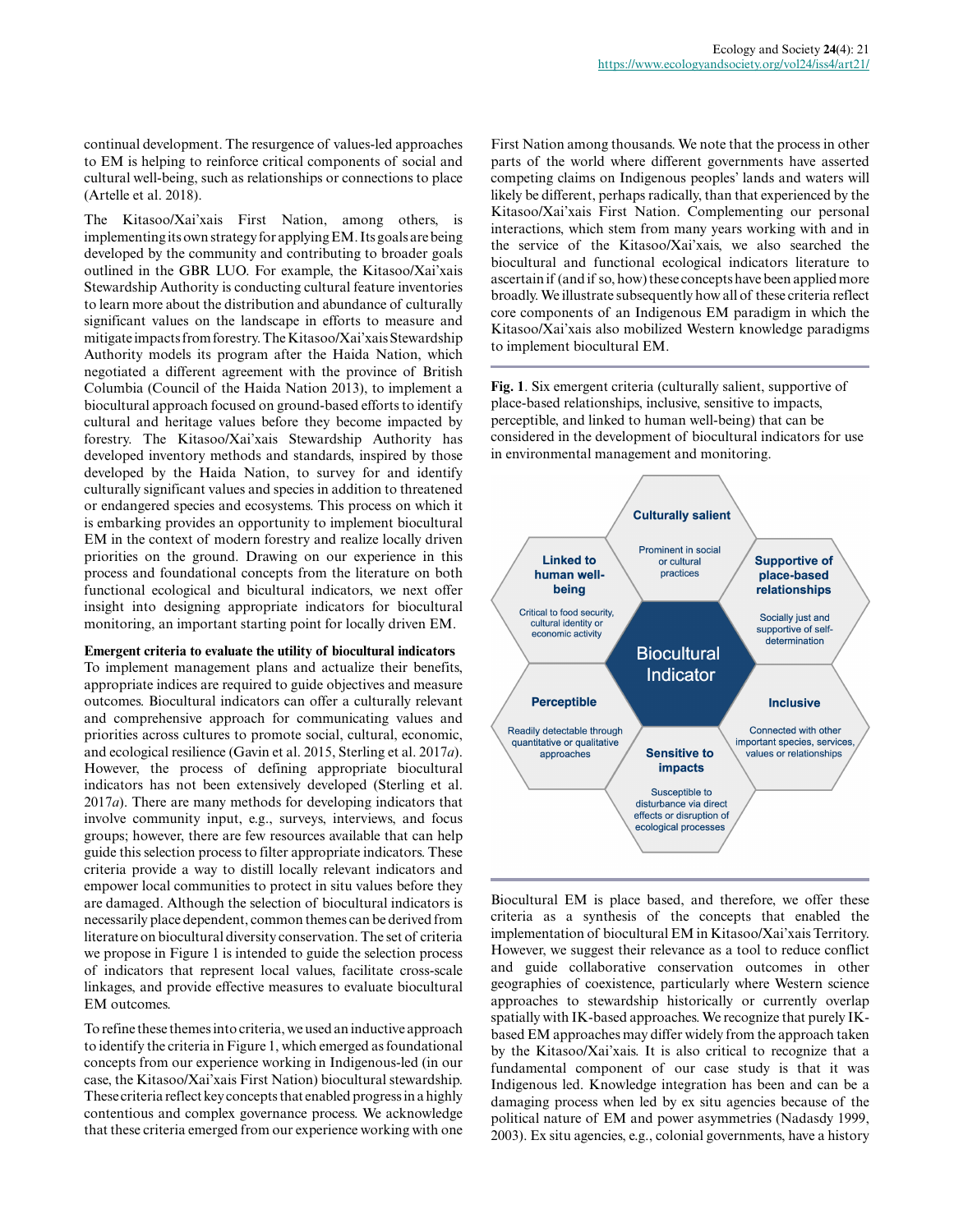of ascribing unequal value to different knowledge sources or attempting to conform other knowledge sources to fit a Western science lens, which can further remove decision-making power from in situ agencies (Nadasdy 1999, Bohensky and Maru 2011). Therefore, it is paramount that context, politics, and decisionmaking power are deeply considered prior to developing biocultural indicators in-line with these criteria (Nadasdy 2003, Howlett et al. 2009, Takeda and Røpke 2010, Bohensky and Maru 2011, Moore and Tjornbo 2012). In Canada and other commonwealth nations, biocultural indicators developed in-line with these criteria may offer an opportunity for engagement around reconciliation if colonial government involvement is permitted by Indigenous nations and if the process is Indigenous led.

In the GBR, there was conflict from the start of negotiations because the process of developing indicators and conservation targets was led by ex situ agencies, i.e., the province of British Columbia, forestry companies, and ENGOs. Meanwhile, First Nations in the region were continuously monitoring other biocultural indicators, e.g., herring, salmon, eulachon, and grizzly bears. The example of the grizzly bear as being the only indicator species to be coimplemented successfully by First Nations and the province of British Columbia illustrates (1) how vital it was for conservation outcomes that the process was locally led and (2) how the following criteria could have guided the province (and other agencies) to engage in a manner that supported local priorities and existing institutions. With this in mind, the following criteria offer a means to communicate priorities between in situ and ex situ actors and outline how the process of indicator development can and should be locally led. The conceptual framework that these criteria create is not prescriptive or intended to be a step-by-step approach but instead is offered to provide conceptual guidance while recognizing that processes will develop differently in different territories. Robust biocultural indicators may fully realize all six criteria; however, it is likely that all six criteria will not apply everywhere. Because our criteria emerged from our case study, in which the Kitasoo/Xai'xais led a biocultural approach to EM that drew on both IK paradigms and Western science paradigms, some criteria may not be applicable in purely IK-driven biocultural EM. We also acknowledge that none of us are Indigenous and that our backgrounds are in Western science, which might bias our understanding of this complex governance environment. The criteria we have presented do not speak for any Indigenous nation but instead reflect themes that are clearly defined by the Kitasoo/ Xai'xais as priority values that guide their approach to EM and have been shown to improve EM and enable cogovernance when ex situ agencies are willing to accept them. Although this article and the criteria were born out of collaboration with the Kitasoo/ Xai'xais Stewardship Authority, we do not represent the Kitasoo/ Xai'xais Nation or any other First Nation.

## *Cultural saliency*

Cultural saliency provides a necessary starting point to biocultural indicators. Such saliency is a common theme in biocultural diversity projects (Maffi and Woodley 2012) and is central to the concepts of cultural keystone species (Garibaldi and Turner 2004) and cultural keystone places (Cuerrier et al. 2015). Garibaldi and Turner (2004) and Cuerrier et al. (2015) define elements of cultural influence that may form the best

available definition of cultural saliency. Those elements include the extent of use in food, social, symbolic, or ceremonial practices; use as a seasonal indicator; persistence in comparison to cultural change; and the resistance to substitution or replacement (Garibaldi and Turner 2004). An example of a culturally salient species in the GBR is the grizzly bear, a species that is entrenched in cultural practices for a number of coastal First Nations in British Columbia (Housty et al. 2014, Artelle et al. 2018). Practices such as stories and ceremony reinforce concepts of relatedness, respect, and reciprocity between humans and grizzly bears in these systems (Housty et al. 2014, Artelle et al. 2018). These practices strengthen social-ecological relationships and the resilience of human-bear systems (Clark and Slocombe 2009, Artelle et al. 2018).

## *Supportive of place-based relationships*

Biocultural indicators should also protect features that establish provenance of occupation or use and protect values that reinforce place-based relationships, such as archaeological sites (Sterling et al. 2017*a*). Much land in the GBR, as well as other regions of the world, has never been formally ceded by Indigenous nations. Frequently, if a nation were to pursue land claims through the Canadian courts system, it needed extensive evidence of occupation or use. Archaeological sites such as culturally modified trees (e.g., Fig. 2), as well as middens, pictographs, petroglyphs, or habitation sites, and so forth, are often the only remaining visible/tangible evidence of human presence on the landscape above the soil surface (Oliver 2007, Earnshaw 2017). These physical markers may also indicate sacred or important places and spiritual or social-ecological interactions, which can contribute significantly to local identity and sense of place (Östlund et al. 2002, Stedman 2003, Oliver 2007, Harwood and Ruuska 2013, Cuerrier et al. 2015). Less tangible markers such as place-based names and stories may indicate a strong connection to place, which can also be sensitive to impacts from management practices (Kaltenborn 1998, Williams and Stewart 1998, Hausmann et al. 2016).

**Fig. 2**. Two healing culturally modified western redcedar (*Thuja plicata*) trees in Kitasoo/Xai'xais Territory with large rectangular bark strip scars.

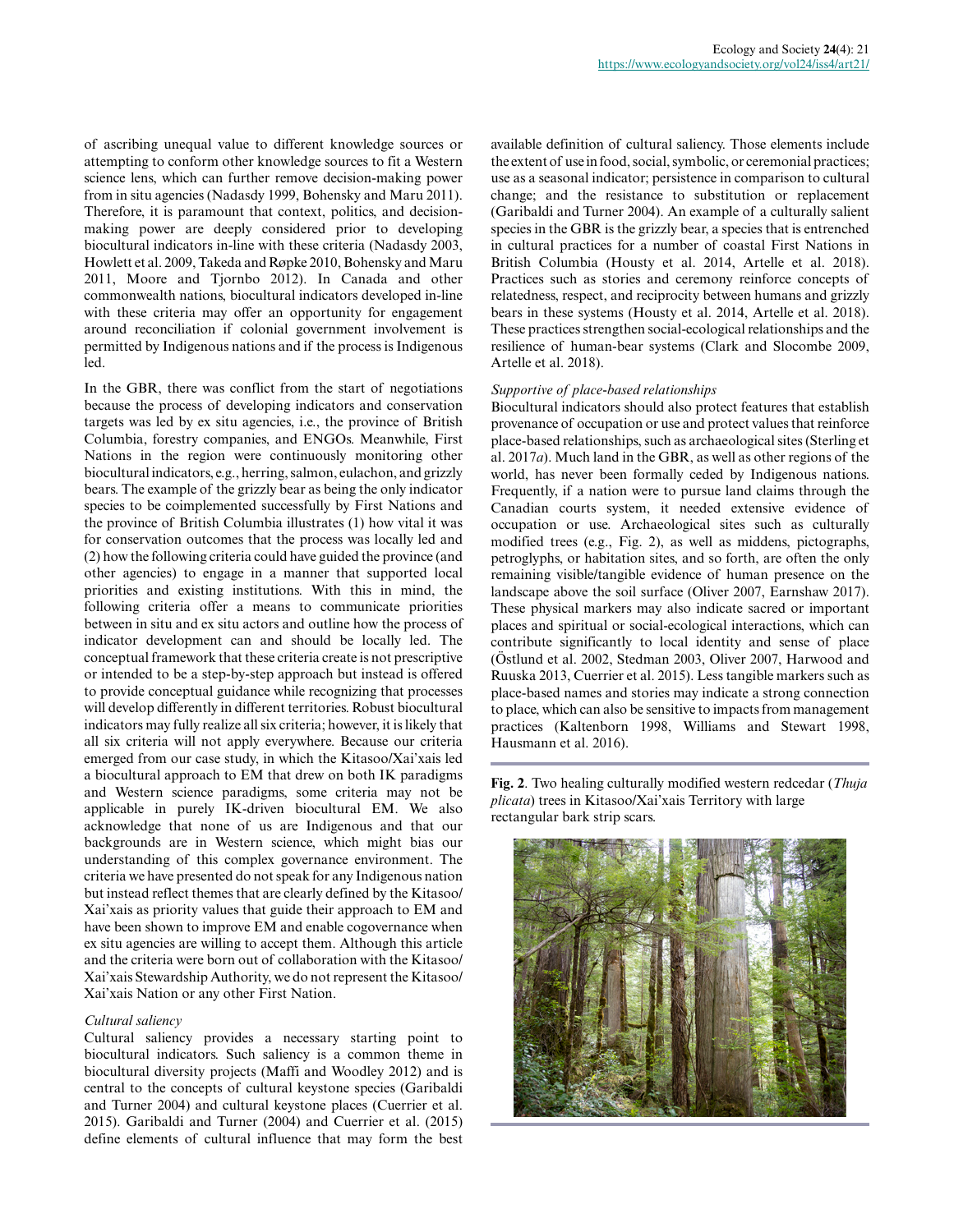## *Linked to human well-being*

Indicators should also have a strong positive impact on human well-being, which can often be linked to ecosystem health and the functioning of ecological processes (Sterling et al. 2017*a*). A positive impact on human well-being can be realized in many different forms (Chan et al. 2012*a*). For example, some indicators may foster connections to place or in other cases bring about financial or nutritional benefit. Species and values that both contribute to economic opportunities and are strongly linked to identity or cultural/spiritual fulfillment can be robust biocultural indicators. For example, seagrass (e.g., *Zostera* spp.) is considered to be a fundamental contributor to human well-being in coastal systems around the world because of the cultural services and ecosystem services various seagrass species provide (Cullen-Unsworth et al. 2014). By providing foundational habitat structure, seagrass meadows can be direct sources of food, medicine, or economic security and are strongly linked to a lifestyle or culture that is coupled to spiritual fulfillment (Cullen-Unsworth et al. 2014).

#### *Inclusive*

Biocultural indicators should also be inclusive, i.e., representative of a multitude of ecological and cultural values/relationships. Inclusiveness in the biocultural indicator development context encourages the colocation of content, e.g., critical ecosystem and cultural system components, with context, e.g., human relationships to place and ecological connectivity/integrity/ diversity (Dale and Beyeler 2001, Lertzman and Mackinnon 2014, Ens et al. 2016). Through promoting overlapping or intertwining values, inclusive biocultural indicators may compound the effectiveness of stewardship objectives and present more holistic measures of success (Gavin et. al 2015, Sterling et al. 2017*b*). This criterion not only builds on the idea of using umbrella species, but also incorporates less tangible components of socialecological systems. An example from the GBR of a species that is strongly inclusive is the western redcedar (*Thuja plicata*), which has been considered a cultural keystone species of Pacific Northwest First Peoples (Garibaldi and Turner 2004). Cultural uses of western redcedar trees require specific morphological characteristics, which are associated with different stand structures. For example, stands of trees that contain characteristics such as a large diameter, straight grain, and sound bole may be considered "monumental trees" that are suitable for cultural practices such as canoe building, totem carving, or mask carving (Council of the Haida Nation 2013, British Columbia Ministry of Forests, Lands, and Natural Resource Operations 2016, Sutherland et al. 2016, Benner et al. 2019). Because of the structural complexity in stands containing monumental cedar, these stands also provide valuable habitat for many other species, as well as gene and carbon stores (DellaSalla et al. 2011, Lertzman and Mackinnon 2014, Sutherland et al. 2016). In some cases, these stands may also contain culturally modified trees that provide archaeological evidence of historic occupation and land use in addition to a direct connection between community members alive today and their ancestors (Cuerrier et al. 2015, Earnshaw 2017, Benner et al. 2019). These characteristics of western redcedar make for an indicator that exemplifies the pairing of content (habitat and valuable materials) and context (cultural ties to place).

#### *Sensitive to impacts*

Indicators should be sensitive to management impacts. In other words, the biocultural indicator must be demonstrably affected by impacts to ecological processes that are directly linked to management practices (Lindenmeyer et al. 2000, Dale and Beyeler 2001, De Groot et al. 2010, Siddig et al. 2016). This requires that given biocultural indicators are strongly correlated or causal to specific ecological processes or that they themselves are the targets of extractive industries. In a best-case scenario, there would be little lag time between anthropogenic disturbance, e.g., land use practice or pollution, and perceptible effect (Dale and Beyeler 2001). This requires the appropriate matching of temporal and spatial scale between the selected indicator, potential impacts, and desired management goals (Niemi and McDonald 2004). A species that responds to impacts through a lagged effect on ecological processes because of a spatial or temporal mismatch may indicate a significant decline in ecosystem function only after it is too late to change management practices. For example, Marbled Murrelets on the central and north coast of British Columbia are not a robust EM indicator because it may exhibit heterogeneous nesting ecology in these mountainous regions, relying not only on old growth trees (subject to logging) but also cliffs and talus slopes (not at risk) for nesting locations (Barbaree et al. 2014). Additionally, murrelet habitat is partitioned between terrestrial nesting habitat and oceanic foraging habitat, which has made measuring impacts from terrestrial land management (e.g., nesting habitat loss and fragmentation) difficult to interpret, although it is clear that this species is impacted by cumulative effects (Committee on the Status of Endangered Wildlife in Canada 2012).

#### *Perceptible*

As the sociologist William Bruce Cameron (1963:13) reminded us, "Not everything that counts can be counted, and not everything that can be counted, counts." Some cultural values may be impossible to measure through the quantitative approaches of Western science, but this quality should not exclude them from monitoring efforts (Satterfield et al. 2013). Other approaches have long guided Indigenous peoples, and there is little reason why such long-held practices should cease (Berkes et al. 2000, Moller et al. 2004, Haggan et al. 2006, Ens et al. 2015, 2016, Waller and Reo 2018). Biocultural indicators can be measured through quantitative or qualitative approaches or a mixture of the two and draw from diverse methodologies. For instance, the collective long-term observations of the decline of Dungeness crabs (*Cancer magister*) by First Nations fishers in coastal British Columbia, as well as Indigenous-led empirical studies and the application of Indigenous law, led to closures of a commercial fishery and rapid recovery of Dungeness crabs in the region (Frid et al. 2016). Biocultural indicators should be relatively easy to monitor continuously or routinely over long periods of time (Dale and Beyeler 2001, De Groot et al. 2010). Despite being frequently chosen as umbrella species, rare or cryptic species may not be readily measurable and thus do not make robust biocultural EM indicators, unless there are reliable methods that have been developed to efficiently and accurately detect and monitor them. For example, eDNA (environmental DNA) is an emerging technology that may make surveying for some rare and cryptic species more feasible and reliable (see Mächler et al. [2014] for an example of rare macroinvertebrates).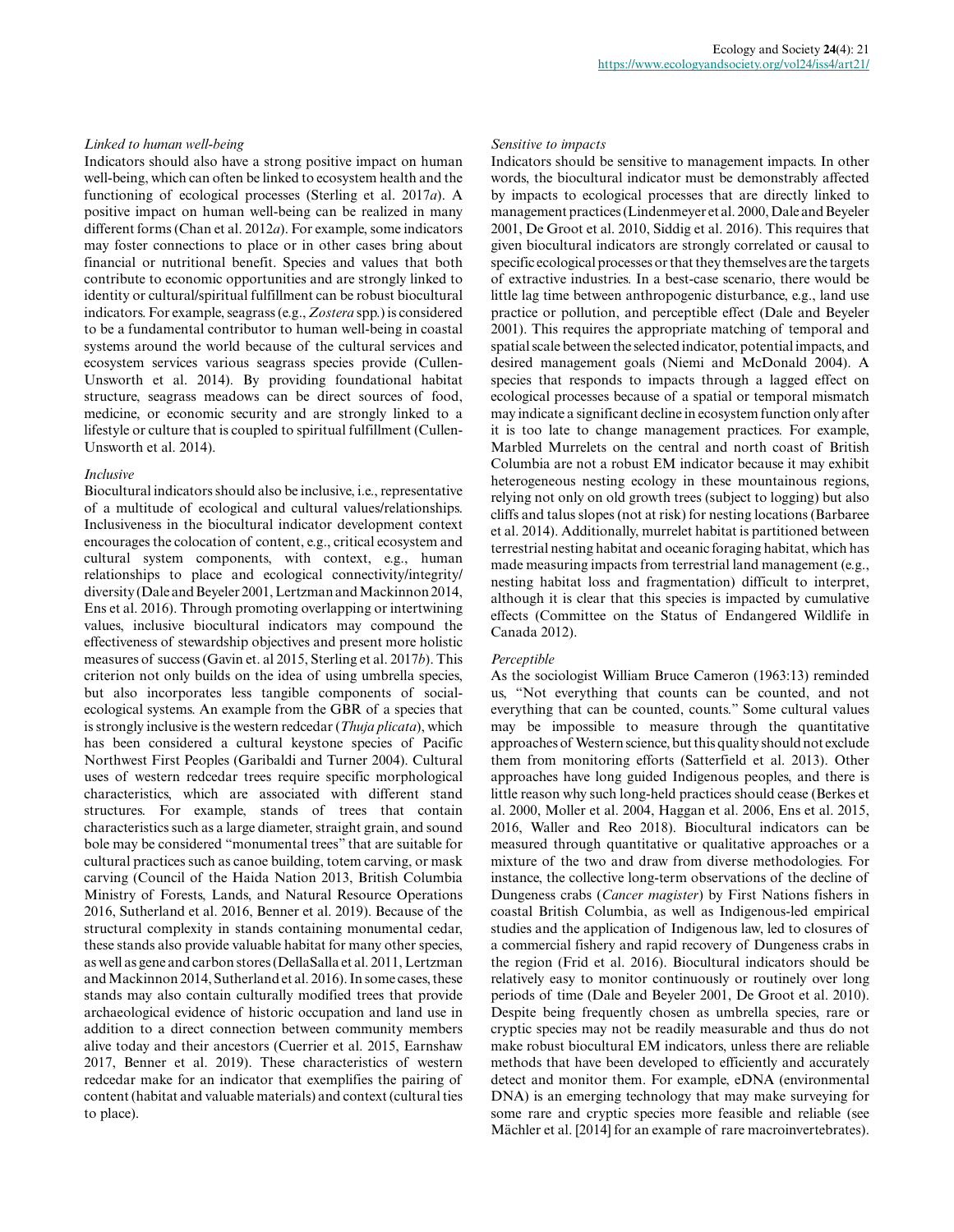Perceptibility or measurability should also not be confined to estimates of abundance. For instance, quality or similar characteristics of indicators can be assessed over time. Eckert et al. (2018) described how Indigenous fishers experienced declines in the size of rockfish (*Sebastes* spp.) over several decades of commercial and recreational overexploitation in coastal British Columbia.

## **CHALLENGES**

As EM planning and policy continue to adapt and change to facilitate sustainable outcomes for social-ecological systems, there remain major challenges to the implementation of these policies. As a result, many EM projects get stalled in the implementation stage, arguably the most important component of the EM process. Although each EM scenario is unique and requires a custom implementation plan, there are some common barriers that emerge in the literature and from our experience working in locally led EM. We outline subsequently some of these barriers and potential solutions to overcome these pressing challenges.

## **Urgency matters**

The number of indicators required to adequately inform and monitor biocultural EM is place dependent and time dependent. Urgency increases as systems become more degraded (Dahl 2012). There is added urgency to develop and implement biocultural indicators, which are underrepresented in sustainability indicators globally (Dahl 2012). In systems where management impacts have the potential to affect nonrenewable values, such as cultural heritage, there is a need for indicators that can be assessed rapidly and accurately to inform EM (United Nations Educational, Scientific, and Cultural Organization 2003, Cuerrier et al. 2015, Sterling et al. 2017*a*, McCarter et al. 2018). For example, a long history of commercial logging in coastal British Columbia that has targeted high-quality cedar has precipitated a decline of both monumental cedar and culturally modified trees (Guujaaw 1999, Turner et al. 2009, British Columbia Ministry of Natural Resource Operations and Ministry of Forests, Mines and Lands 2011, Earnshaw 2017, Benner et al. 2019).

## **Different scales of time, space, and institutions matter**

In addition to the urgency in many systems, there is a need to understand better the local effects of longer term ecological processes that are a product of both local and global impacts. The impacts to some cultural values may be compounded by shortterm and longer term environmental change, as well as local and global drivers of change such as land use practices and pollution (Sterling et al. 2017*a*, McCarter et al. 2018). For example, yellowcedar (*Cupressus nootkatensis*), another culturally significant tree species, is a target of commercial logging because of its high market value; it is also susceptible to declines from climate change (Krapek and Buma 2015, Oakes et al. 2015, Oakes 2018). Concordantly, there is a need for indicators that provide information to inform EM and monitor long-term impacts. In some cases, one indicator may be able to achieve both goals (Dale and Beyeler 2001). Growing evidence suggests that by fostering a locally led or guided approach, robust biocultural indicators may provide a hub on which cross-scale linkages can be made and where in situ and ex situ agencies can engage to improve the outcomes of EM for social-ecological systems (Sterling et al. 2017*a*, McCarter et al. 2018).

#### **Resources available for monitoring**

Given that scale is a major factor in determining how different indicators may affect EM, there is value in categorizing issues that may be affected by changes at different rates. Given that monitoring is expensive, triage might be necessary. Additionally, threatened biocultural indicators may require resources for monitoring more immediately. For example, Pacific salmon are subject to cumulative effects from overharvesting, climate change, and terrestrial land use practices and have recently become a priority for increased monitoring resources in British Columbia (Price et al. 2008, 2017, Department of Fisheries and Oceans Canada 2019). One strategy is to build processes to monitor indicators that are already in place and have good baseline data. It is also much easier for local agencies to monitor species with which they are already engaged, e.g., taking fin clips for genetic stock assessment while harvesting salmon. However, long-term monitoring requires long-term financial and political commitments, which can be incongruous with short political cycles.

One solution to this wicked problem may be to look to and support Indigenous governance systems and institutions that have upheld long-term stewardship goals over millennia (Trosper 2002, Artelle et al. 2018). Systems such as hereditary leadership and the clan-based tenure system have long guided stewardship goals through the generations (Trosper 2002, Brown and Brown 2009, Salomon et al. 2015). Hereditary leaders are entrusted to placebased decision-making power for life to uphold Indigenous law and manage their allotted territories. This type of leadership is also evidence based, whereby leaders have to publicly demonstrate the continued productivity of their lands and waters or risk losing their title or rank (Trosper 2002, Salomon et al. 2015). This accountability to the public reinforces the values-driven management of resources for sustainable harvest (Trosper 2002, Brown and Brown 2009, Salomon et al. 2015). In the context of cogovernance, Gavin et al. (2015) also advocate for a focus on relationship building and partnerships to increase institutional diversity and capacity where the rights of all parties are fully understood, upheld, and respected. We suggest that if these approaches are locally led, then institutional diversity may also increase the resilience in these systems to waxing and waning support from short-term colonial (democratic) cycles of elections and governments.

#### **How many indicators?**

The number of indicators required to achieve desired outcomes in biocultural EM will vary as a function of system dynamics, scale, and project scope. All indicators that meet the aforementioned criteria should be considered in biocultural EM. However, fewer indicators that are highly inclusive and can capture the fundamental interactions, from drivers of change to impacts on biocultural values, may be more effective than many indicators with narrow scope (Landres et al. 1988, Levett 1998, Hagan and Whitman 2006, Tallis et al. 2010). Fewer are generally better; every new indicator brings the need to measure and monitor, which can be costly and time consuming. Prohibitive complexity can become an implementation issue if there are too many indicators to monitor (Tallis et al. 2010).

Considering that fewer highly inclusive indicators may facilitate desired outcomes in EM better than many less inclusive indicators,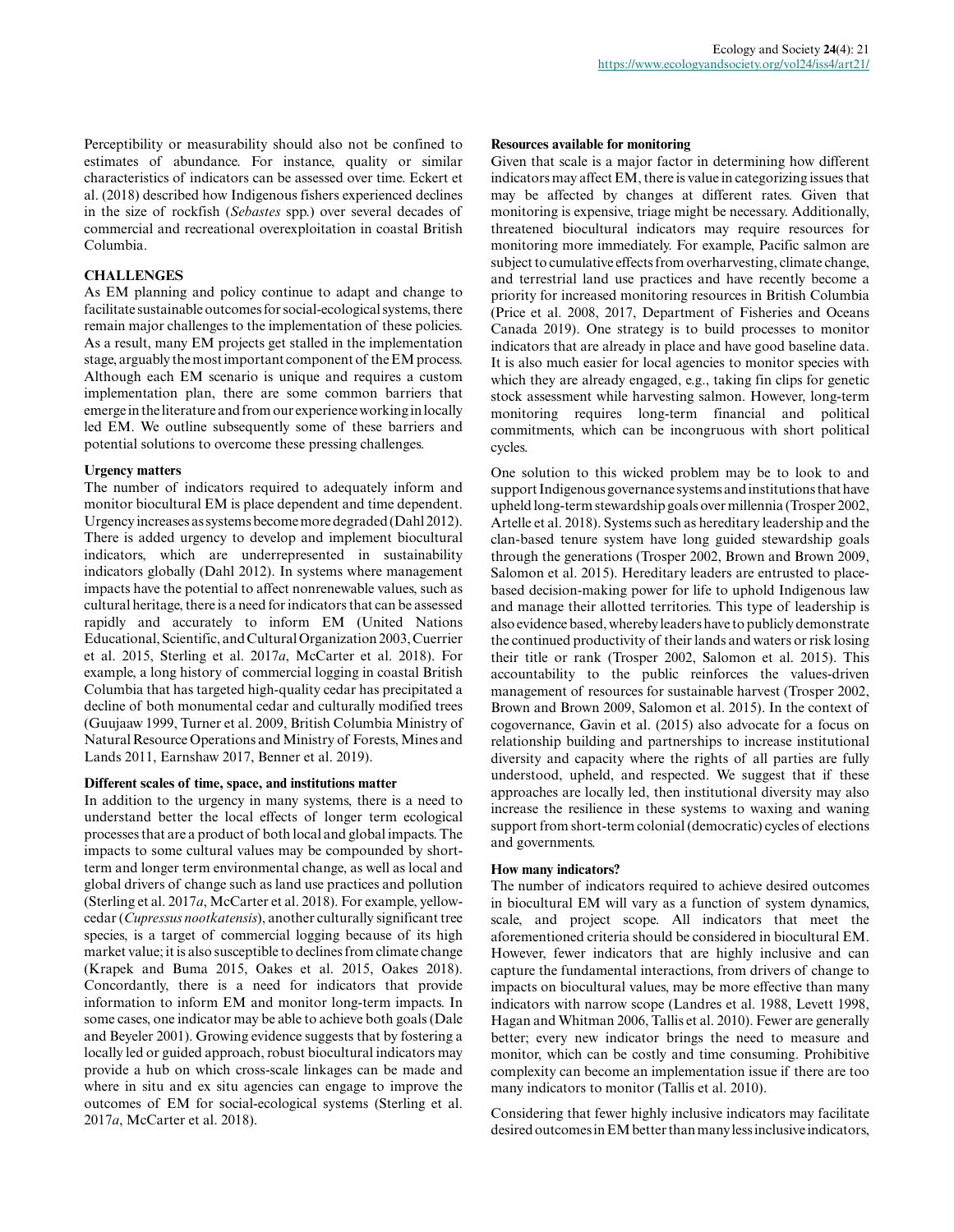it could be argued, especially if monitoring resources are constraining, that indicators with strong links to cascading effects should be given priority. Cascading effects not only alter complex trophic interactions but also deeply impact local communities. For example, both the initial collapse of sea otters (*Enhydra lutris*) because of overharvest from the fur trade on the Pacific Coast and the subsequent reintroduction of sea otters, in conjunction with colonial mismanagement of shellfish fisheries, into areas where they were extirpated have caused negative impacts to Indigenous communities (Estes and Palmisano 1974, Salomon et al. 2015). Such linkages and indirect effects can be extremely difficult to manage. However, shifting toward precautionary management practices guided by biocultural indicators in industries that have known impacts on socially and culturally significant species and relationships, e.g., reducing the high percentage of bycatch of eulachon in the shrimp (*Pandalus* spp.) trawl fishery, could be one strategy to mitigate these less visible impacts. Supporting resurgent management practices, in some cases that are based on reciprocity, could be another strategy to build resilience in complex social-ecological systems (Salomon et al. 2015, Artelle et al. 2018).

# **A ROBUST BIOCULTURAL INDICATOR**

#### **Sense of place**

One example of a biocultural indicator that can satisfy all six of the criteria is sense of place. Sense of place can be a vital component of cultural identity and well-being, as well as an encompassing indicator of social or cultural resilience for placebased cultures (Cheng et al. 2003, Bennett et al. 2017). Sense of place is built on the perceptions of in situ peoples, and therefore, numerous methodologies exist to evaluate those perceptions. For example, qualitative methods and Indigenous methodologies offer approaches to incorporate such seemingly intangible indicators in EM. Where the standard functional ecological tool kit may guide managers to focus on quantitative measures of biomass or a rare ecotype to set management targets, the evaluation of local peoples' perceptions can accurately assess the impacts that a given activity has on peoples' sense of place (Stedman 2003, Rogan et al. 2005, Fry et al. 2009, Bennett 2016, Caillon et al. 2017). In a cogovernance or Indigenous-led land use decision-making process, evaluating and respecting the perceptions of local people can be a method to prevent desecration of culturally salient spaces and place-based relationships and can provide an opportunity to strengthen relationships among communities, governments, and industry operators (Sterling et al. 2017*a*). Sense of place can be a highly inclusive indicator, encapsulating both social and cultural values/ relationships, as well as habitat and ecological relationships (Cheng et al. 2003). Considering how sense of place performs when evaluated against the six criteria, i.e., culturally salient, supportive of place-based relationships, inclusive, sensitive to impacts, perceptible, and linked to human well-being, it has the potential to be a robust biocultural indicator.

In addition to likely encapsulating the six criteria, sense of place can also illustrate how the criteria may be flexible for a variety of methodologies and ways of knowing. Perceptions, with a special focus on how they can monitor change over time as a function of proposed or tangible changes to the environment, can identify precautionary thresholds for sense of place, as well as other

biocultural indicators, or inform management action in relation to longer term processes for which other data sources are lacking, such as climate change (Johannes 1998, Moller et al. 2004, Leonard et al. 2013, Sterling et al. 2017*a*). Apart from the perceptions of local peoples, there are other methods of monitoring change or impacts to sense of place. For example, analytical tools and observational data may help identify, define, reinforce, and communicate the boundaries of finer scale culturally significant areas that may or may not be currently known to local communities. For example, if historical evidence of occupation and resource use is a value important to a First Nations community, then culturally modified trees and groups of culturally modified trees may themselves constitute culturally salient spaces (e.g., Fig. 2; Harwood and Ruuska 2013, Cuerrier et al. 2015, Earnshaw 2017). Other methods such as "values mapping" can communicate existing relationships between people and place (McLain et al. 2013). Participatory approaches to values mapping have been used to identify and define "special places" for consideration in resource management decision making on the Olympic Peninsula in Washington State (Cerveny et al. 2017). These examples show a variety of approaches to monitoring sense of place; we suggest that a key factor in the success of these approaches and others is that the process is locally led.

In addition to accommodating different methodologies and ways of knowing, sense of place can further illustrate how challenges of scale can be considered and ideally overcome. For example, in cultural landscapes there may be cultural keystone places at a variety of scales, e.g., important mountains, valleys, bays, estuaries, caves, stands/groves, village sites, individual petroglyphs, or trees. In some cases, these places can be cumulative, i.e., the sum of nearby places and the space in between can contribute to a sense of place (Cuerrier et al. 2015, Lepofsky et al. 2017). For example, the Whanganui River in New Zealand plays an important role in the culture of various Mâori groups and was recently attributed legal status to personhood by the parliamentary government of New Zealand (Parliamentary Counsel Office, New Zealand Legislation 2016). The legal designation attributes personhood not only to the river itself, but also as "an indivisible and living whole, comprising the Whanganui River from the mountains to the sea, incorporating all its physical and metaphysical elements" (Parliamentary Counsel Office, New Zealand Legislation 2016, section 1.2, as cited in Caillon et al. 2017). Sense of place can be multifaceted, incorporating a variety of different typologies of values, e.g., biological, recreational, historical, future, spiritual, aesthetic, economic, and cultural, among others, or defined by one key value (Brown and Reed 2000, Cerveny et al. 2017). This flexibility enables a custom and local approach to address the relevant priorities of communities in biocultural EM.

## **LIMITATIONS**

The goal of our synthesis was to bring together key themes that have emerged during our collective years working in locally led and Indigenous-led EM. We used an inductive approach because many of the six criteria we have presented have been clearly defined and used by some First Nations in the area now referred to as the GBR. These criteria took shape through Indigenous laws and EM and monitoring practice, e.g., management plans and applied stewardship. Although the criteria we have presented emerged from our experience working with one First Nation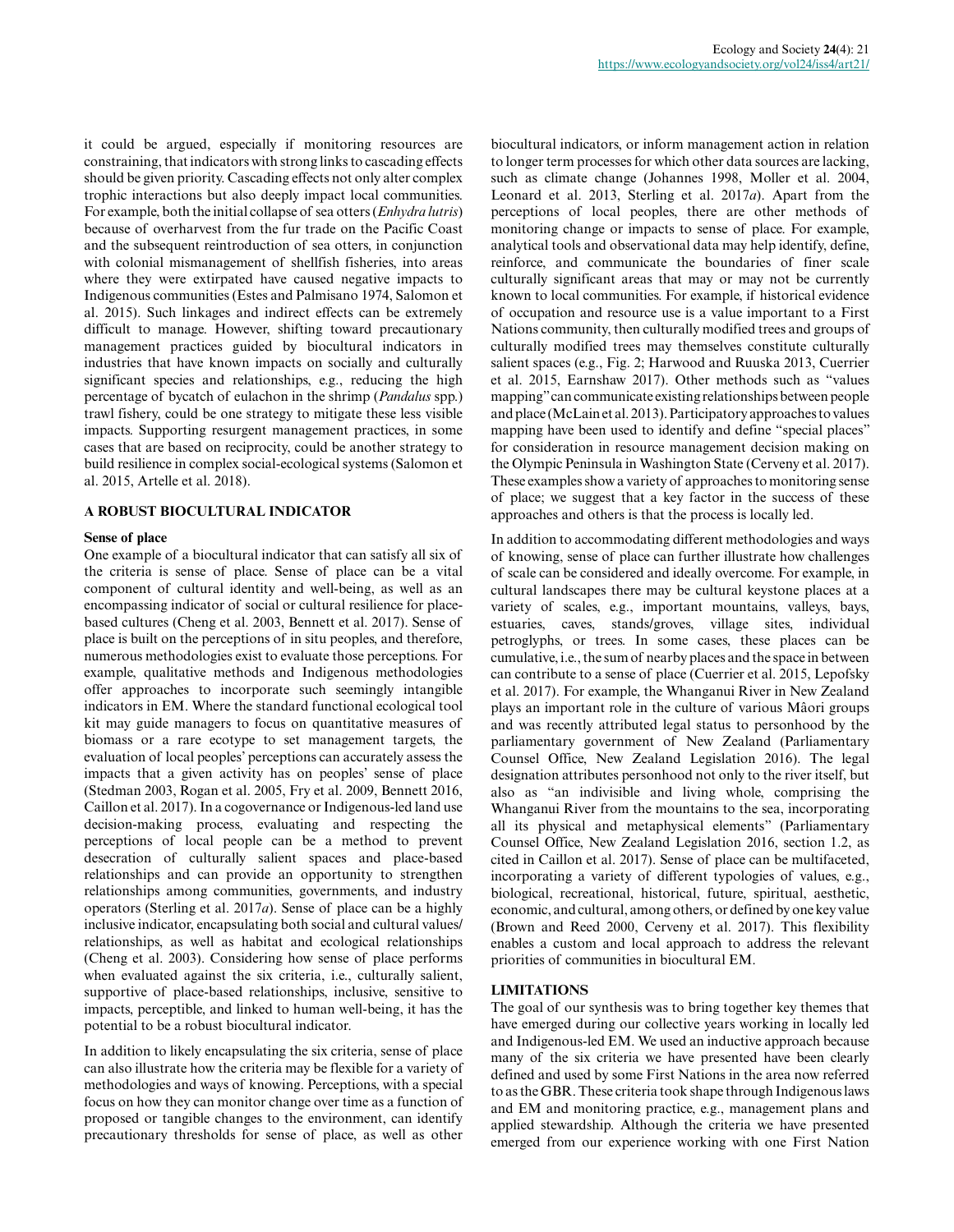among thousands globally, we have demonstrated how these criteria are flexible enough to apply outside of the GBR. Indeed, the criteria we offer also align with those detected in our informal review of related biocultural and functional ecology EM literature. We note, however, that each EM scenario should be treated as unique and that other locally led or Indigenous-led approaches may seek to develop their own criteria and indicators based on their own terms.

## **CONCLUSION**

Increasing global resource demands create new challenges in designing management approaches that can provide sustainable and socially just outcomes in EM. One aspect that can address some problems that are common in cogovernance or resurgent EM arrangements is to support the development of indicators that acknowledge, represent, and uphold local values and relationships to the land. Applying a biocultural approach to indicator selection in cross-cultural EM provides a more inclusive option for stewarding both biological and socio-cultural diversity in comparison with purely ecological indicators and can bridge knowledge gaps in intercultural EM systems to facilitate cogovernance (Maffi 2005, Howitt et al. 2013, Service et al. 2014, Sterling et al. 2017*a*, *b*). By proposing a suite of six potential criteria that emerged from our case study and are supported by a diverse body of literature, we suggest characteristics that contribute to the utility and effectiveness of potential indicators in highly complex social-ecological systems. The set of criteria we developed may offer a tool to distill and communicate local priorities and promote stewardship outcomes that support biocultural resilience. These criteria should be considered a starting point for discourse around developing locally relevant indicators in a wide range of cross-cultural governance scenarios.

*Responses to this article can be read online at:* [http://www.ecologyandsociety.org/issues/responses.](http://www.ecologyandsociety.org/issues/responses.php/11120) [php/11120](http://www.ecologyandsociety.org/issues/responses.php/11120)

## **Acknowledgments:**

*We thank the Kitasoo/Xai'xais Stewardship Authority and Evan Loveless for comments on this manuscript. We also acknowledge and thank Douglas Neasloss, Vernon Brown (project co-lead), Rosie Child, and Andra Forney who were involved in developing the Kitasoo/Xai'xais biocultural inventory and monitoring program, which was the inspiration for many of the ideas presented in this paper. We also would like to acknowledge and thank our colleagues in the field: Santana Edgar, Chantal Pronteau, Stephen Neasloss, John May, Mitch Robinson, Sarein Basi-Primeau, and Sam Harrison. Additionally, we thank members of the Applied Conservation Science Lab at the University of Victoria for their support during the development of this manuscript. B. C. DeRoy was supported financially by a Raincoast Conservation Foundation Graduate Fellowship, C. T. Darimont by Natural Sciences and Engineering Research Council of Canada (NSERC) Discovery Grant (435683), and C. N. Service by the NSERC Vanier Fellowship and a Mitacs Accelerate Fellowship. We also thank the anonymous reviewers who considerably improved this manuscript.*

## **LITERATURE CITED**

Affolderbach, J., R. A. Clapp, and R. Hayter. 2012. Environmental bargaining and boundary organizations: remapping British Columbia's Great Bear Rainforest. *Annals of the Association of American Geographers* 102(6):1391-1408. <https://doi.org/10.1080/00045608.2012.706567>

Allenby, B. 2006. Macroethical systems and sustainability science. *Sustainability Science* 1(1):7-13. [https://doi.org/10.1007/](https://doi.org/10.1007/s11625-006-0003-8) [s11625-006-0003-8](https://doi.org/10.1007/s11625-006-0003-8) 

Artelle, K. A., J. D. Reynolds, P. C. Paquet, and C. T. Darimont. 2014. When science-based management isn't. *Science* 343 (6177):1311.<https://doi.org/10.1126/science.343.6177.1311-a>

Artelle, K. A., J. Stephenson, C. Bragg, J. A. Housty, W. G. Housty, M. Kawharu, and N. J. Turner. 2018. Values-led management: the guidance of place-based values in environmental relationships of the past, present, and future. *Ecology and Society* 23(3):35. [https://](https://doi.org/10.5751/ES-10357-230335) [doi.org/10.5751/ES-10357-230335](https://doi.org/10.5751/ES-10357-230335)

Atlas, W. I., W. G. Housty, A. Béliveau, B. DeRoy, G. Callegari, M. Reid, and J. W. Moore. 2017. Ancient fish weir technology for modern stewardship: lessons from community-based salmon monitoring. *Ecosystem Health and Sustainability* 3(6):1341284. <https://doi.org/10.1080/20964129.2017.1341284>

Barbaree, B. A., S. K. Nelson, B. D. Dugger, D. D. Roby, H. R. Carter, D. L. Whitworth, and S. H. Newman. 2014. Nesting ecology of Marbled Murrelets at a remote mainland fjord in southeast Alaska. *Condor* 116(2):173-183. [https://doi.org/10.1650/](https://doi.org/10.1650/CONDOR-13-116.1) [CONDOR-13-116.1](https://doi.org/10.1650/CONDOR-13-116.1) 

Beck, D. 2000. Grammatical convergence and the genesis of diversity in the Northwest Coast *Sprachbund*. *Anthropological Linguistics* 42(2):147-213.

Benner, J., A. Knudby, J. Nielsen, M. Krawchuk, and K. Lertzman.2019. Combining data from field surveys and archaeological records to predict the distribution of culturally important trees. *Diversity and Distributions* 25(9):1375-1387. <https://doi.org/10.1111/ddi.12947>

Bennett, N. J. 2016. Using perceptions as evidence to improve conservation and environmental management. *Conservation Biology* 30(3):582-592. <https://doi.org/10.1111/cobi.12681>

Bennett, N. J., R. Roth, S. C. Klain, K. Chan, P. Christie, D. A. Clark, G. Cullman, D. Curran, T. J. Durbin, G. Epstein, A. Greenberg, M. P. Nelson, J. Sandlos, R. Stedman, T. L. Teel, R. Thomas, D. Veríssimo, and C. Wyborn. 2017. Conservation social science: understanding and integrating human dimensions to improve conservation. *Biological Conservation* 205:93-108. <https://doi.org/10.1016/j.biocon.2016.10.006>

Berkes, F., J. Colding, and C. Folke. 2000. Rediscovery of traditional ecological knowledge as adaptive management. *Ecological Applications* 10(5):1251-1262. [https://doi.org/10.1890/1051-0761](https://doi.org/10.1890/1051-0761(2000)010[1251:ROTEKA]2.0.CO;2) [\(2000\)010\[1251:ROTEKA\]2.0.CO;2](https://doi.org/10.1890/1051-0761(2000)010[1251:ROTEKA]2.0.CO;2)

Biedenweg, K., H. Harguth, and K. Stiles. 2017. The science and politics of human well-being: a case study in cocreating indicators for Puget Sound restoration. *Ecology and Society* 22(3):11. [https://](https://doi.org/10.5751/ES-09424-220311) [doi.org/10.5751/ES-09424-220311](https://doi.org/10.5751/ES-09424-220311)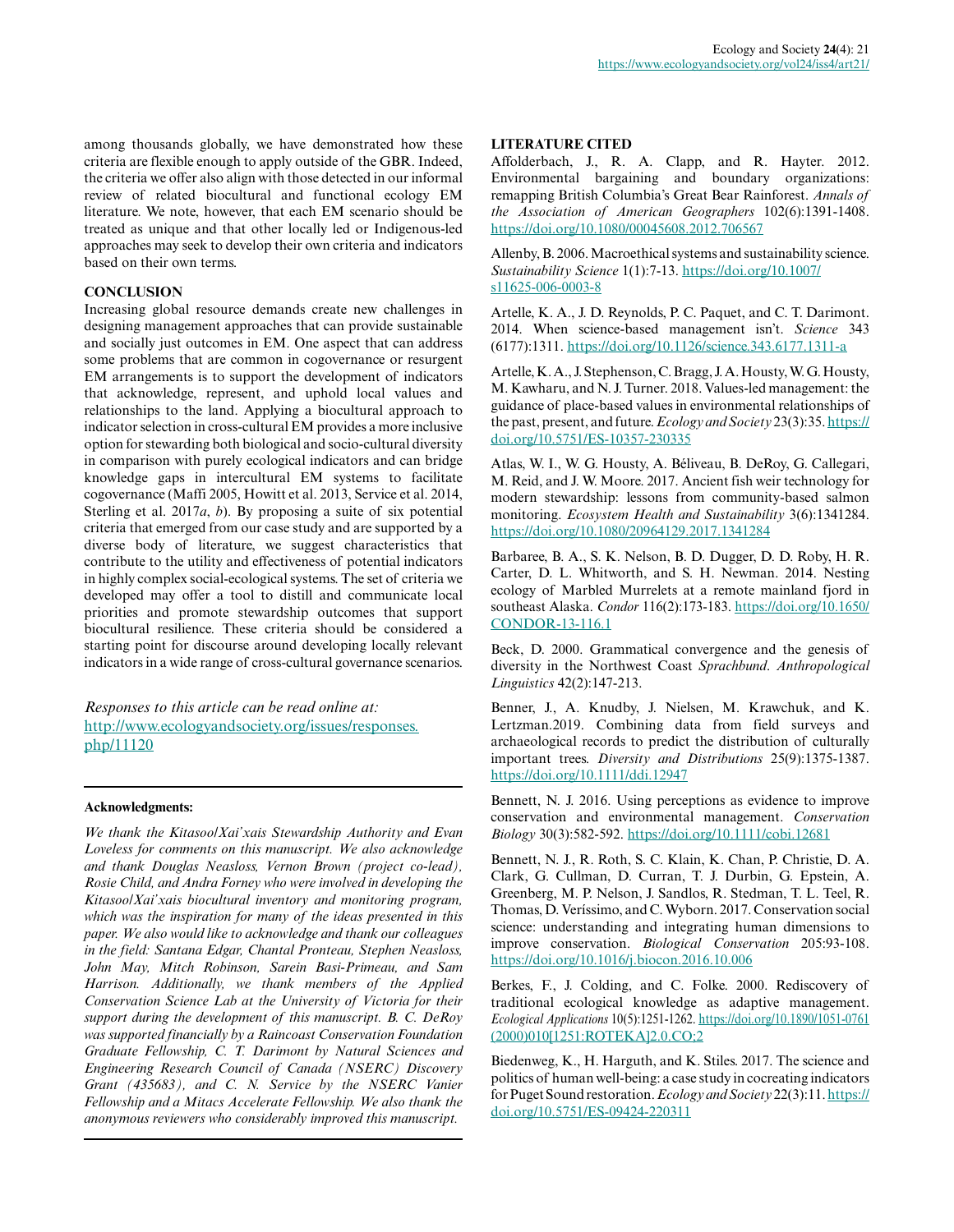Bohensky, E., and Y. Maru. 2011. Indigenous knowledge, science, and resilience: what have we learned from a decade of international literature on "integration"? *Ecology and Society* 16 (4):6.<https://doi.org/10.5751/ES-04342-160406>

Borrows, J., 2005. Indigenous legal traditions in Canada. *Washington University Journal of Law and Policy* 19:167-223.

British Columbia Ministry of Forests, Lands, and Natural Resource Operations. 2016. *Great Bear Rainforest order*. British Columbia Ministry of Forests, Lands, and Natural Resource Operations, Victoria, British Columbia, Canada. [online] URL: [https://www2.gov.bc.ca/assets/gov/farming-natural-resources-and](https://www2.gov.bc.ca/assets/gov/farming-natural-resources-and-industry/forestry/timber-pricing/coast-timber-pricing/maps-and-graphics/great_bear_rainforest_order_-_jan_21_2016.pdf)[industry/forestry/timber-pricing/coast-timber-pricing/maps-and](https://www2.gov.bc.ca/assets/gov/farming-natural-resources-and-industry/forestry/timber-pricing/coast-timber-pricing/maps-and-graphics/great_bear_rainforest_order_-_jan_21_2016.pdf)[graphics/great\\_bear\\_rainforest\\_order\\_-\\_jan\\_21\\_2016.pdf](https://www2.gov.bc.ca/assets/gov/farming-natural-resources-and-industry/forestry/timber-pricing/coast-timber-pricing/maps-and-graphics/great_bear_rainforest_order_-_jan_21_2016.pdf)

British Columbia Ministry of Natural Resource Operations and Ministry of Forests, Mines and Lands. 2011. *Summary of cedar management considerations for coastal British Columbia*. British Columbia Ministry of Natural Resource Operations and Ministry of Forests, Mines and Lands, Victoria, British Columbia, Canada. [online] URL: [https://www.for.gov.bc.ca/rco/stewardship/](https://www.for.gov.bc.ca/rco/stewardship/crit/docs/Coast%20Cedar%20Discusion%20Paper%2018Mar2011.pdf) [crit/docs/Coast%20Cedar%20Discusion%20Paper%2018Mar2011.](https://www.for.gov.bc.ca/rco/stewardship/crit/docs/Coast%20Cedar%20Discusion%20Paper%2018Mar2011.pdf) [pdf](https://www.for.gov.bc.ca/rco/stewardship/crit/docs/Coast%20Cedar%20Discusion%20Paper%2018Mar2011.pdf)

Brown, F., and Y. K. Brown. 2009. *Staying the course, staying alive —coastal First Nations fundamental truths: biodiversity, stewardship and sustainability*. Biodiversity BC, Victoria, British Columbia, Canada. [online] URL: [http://www.biodiversitybc.](http://www.biodiversitybc.org/assets/Default/BBC_Staying_the_Course_Web.pdf) [org/assets/Default/BBC\\_Staying\\_the\\_Course\\_Web.pdf](http://www.biodiversitybc.org/assets/Default/BBC_Staying_the_Course_Web.pdf)

Brown, G., and P. Reed. 2000. Validation of a forest values typology for use in national forest planning. *Forest Science* 46 (2):240-247.

Caillon, S., G. Cullman, B. Verschuuren, and E. J. Sterling. 2017. Moving beyond the human-nature dichotomy through biocultural approaches: including ecological well-being in resilience indicators. *Ecology and Society* 22(4):27. [https://doi.](https://doi.org/10.5751/ES-09746-220427) [org/10.5751/ES-09746-220427](https://doi.org/10.5751/ES-09746-220427) 

Cameron, W. B. 1963. *Informal sociology: a casual introduction to sociological thinking*. Random House, New York, New York, USA.

Cannon, A. 2002. Sacred power and seasonal settlement on the central Northwest Coast. Pages 311-338 *in* B. Fitzhugh and J. Habu, editors. *Beyond foraging and collecting*. Springer, Boston, Massachusetts, USA. [https://doi.org/10.1007/978-1-4615-0543-3\\_13](https://doi.org/10.1007/978-1-4615-0543-3_13) 

Carignan, V., and M.-A. Villard. 2002. Selecting indicator species to monitor ecological integrity: a review. *Environmental Monitoring and Assessment* 78(1):45-61. [https://doi.org/10.1023/](https://doi.org/10.1023/A:1016136723584) [A:1016136723584](https://doi.org/10.1023/A:1016136723584) 

Caro, T. M., and G. O'Doherty. 1999. On the use of surrogate species in conservation biology. *Conservation Biology* 13 (4):805-814. <https://doi.org/10.1046/j.1523-1739.1999.98338.x>

Carroll, C., R. F. Noss, and P. C. Paquet. 2001. Carnivores as focal species for conservation planning in the Rocky Mountain region. *Ecological Applications* 11(4):961-980. [https://doi.org/10.1890/1051-0761](https://doi.org/10.1890/1051-0761(2001)011[0961:CAFSFC]2.0.CO;2) [\(2001\)011\[0961:CAFSFC\]2.0.CO;2](https://doi.org/10.1890/1051-0761(2001)011[0961:CAFSFC]2.0.CO;2) 

Cerveny, L. K., K. Biedenweg, and R. McLain. 2017. Mapping meaningful places on Washington's Olympic Peninsula: toward a deeper understanding of landscape values. *Environmental Management* 60(4):643-664. [https://doi.org/10.1007/s00267-017-0900](https://doi.org/10.1007/s00267-017-0900-x) [x](https://doi.org/10.1007/s00267-017-0900-x) 

Chan, K. M. A., A. D. Guerry, P. Balvanera, S. Klain, T. Satterfield, X. Basurto, A. Bostrom, R. Chuenpagdee, R. Gould, B. S. Halpern, N. Hannahs, J. Levine, B. Norton, M. Ruckelshaus, R. Russell, J. Tam, and U. Woodside. 2012*a*. Where are *cultural* and *social* in ecosystem services? A framework for constructive engagement. *BioScience* 62(8):744-756. [https://doi.org/10.1525/](https://doi.org/10.1525/bio.2012.62.8.7) [bio.2012.62.8.7](https://doi.org/10.1525/bio.2012.62.8.7) 

Chan, K. M. A., T. Satterfield, and J. Goldstein. 2012*b*. Rethinking ecosystem services to better address and navigate cultural values. *Ecological Economics* 74:8-18. [https://doi.](https://doi.org/10.1016/j.ecolecon.2011.11.011) [org/10.1016/j.ecolecon.2011.11.011](https://doi.org/10.1016/j.ecolecon.2011.11.011) 

Cheng, A. S., L. E. Kruger, and S. E. Daniels. 2003. "Place" as an integrating concept in natural resource politics: propositions for a social science research agenda. *Society & Natural Resources* 16(2):87-104.<https://doi.org/10.1080/08941920309199>

Clark, D. A., and D. S. Slocombe. 2009. Respect for grizzly bears: an aboriginal approach for co-existence and resilience. *Ecology and Society* 14(1):42.<https://doi.org/10.5751/es-02892-140142>

Committee on the Status of Endangered Wildlife in Canada (COSEWIC). 2012. *COSEWIC assessment and status report on the Marbled Murrelet Brachyramphus marmoratus in Canada*. COSEWIC, Ottawa, Ontario, Canada. [online] URL: [https://](https://www.canada.ca/en/environment-climate-change/services/species-risk-public-registry/cosewic-assessments-status-reports/marbled-murrelet-2012.html) [www.canada.ca/en/environment-climate-change/services/species](https://www.canada.ca/en/environment-climate-change/services/species-risk-public-registry/cosewic-assessments-status-reports/marbled-murrelet-2012.html)[risk-public-registry/cosewic-assessments-status-reports/marbled](https://www.canada.ca/en/environment-climate-change/services/species-risk-public-registry/cosewic-assessments-status-reports/marbled-murrelet-2012.html)[murrelet-2012.html](https://www.canada.ca/en/environment-climate-change/services/species-risk-public-registry/cosewic-assessments-status-reports/marbled-murrelet-2012.html) 

Cook, C. N., R. W. (Bill) Carter, R. A. Fuller, and M. Hockings. 2012. Managers consider multiple lines of evidence important for biodiversity management decisions. *Journal of Environmental Management* 113:341-346.<https://doi.org/10.1016/j.jenvman.2012.09.002>

Cook, C. N., M. Hockings, and R. W. (Bill) Carter. 2010. Conservation in the dark? The information used to support management decisions. *Frontiers in Ecology and the Environment* 8(4):181-186.<https://doi.org/10.1890/090020>

Coppolillo, P., H. Gomez, F. Maisels, and R. Wallace. 2004. Selection criteria for suites of landscape species as a basis for sitebased conservation. *Biological Conservation* 115(3):419-430. [https://doi.org/10.1016/S0006-3207\(03\)00159-9](https://doi.org/10.1016/S0006-3207(03)00159-9) 

Council of the Haida Nation. 2013. *Cultural feature identification standards manual*. Council of the Haida Nation, Old Massett, Haida Gwaii, British Columbia, Canada. [online] URL: [http://](http://www.haidanation.ca/wp-content/uploads/2017/03/CFIC_Standards_Manual_V3.pdf) [www.haidanation.ca/wp-content/uploads/2017/03/](http://www.haidanation.ca/wp-content/uploads/2017/03/CFIC_Standards_Manual_V3.pdf) [CFIC\\_Standards\\_Manual\\_V3.pdf](http://www.haidanation.ca/wp-content/uploads/2017/03/CFIC_Standards_Manual_V3.pdf)

Cuerrier, A., N. J. Turner, T. C. Gomes, A. Garibaldi, and A. Downing. 2015. Cultural keystone places: conservation and restoration in cultural landscapes. *Journal of Ethnobiology* 35 (3):427-448. <https://doi.org/10.2993/0278-0771-35.3.427>

Cullen-Unsworth, L. C., L. M. Nordlund, J. Paddock, S. Baker, L. J. McKenzie, and R. K. F. Unsworth. 2014. Seagrass meadows globally as a coupled social–ecological system: implications for human wellbeing. *Marine Pollution Bulletin* 83(2):387-397. <https://doi.org/10.1016/j.marpolbul.2013.06.001>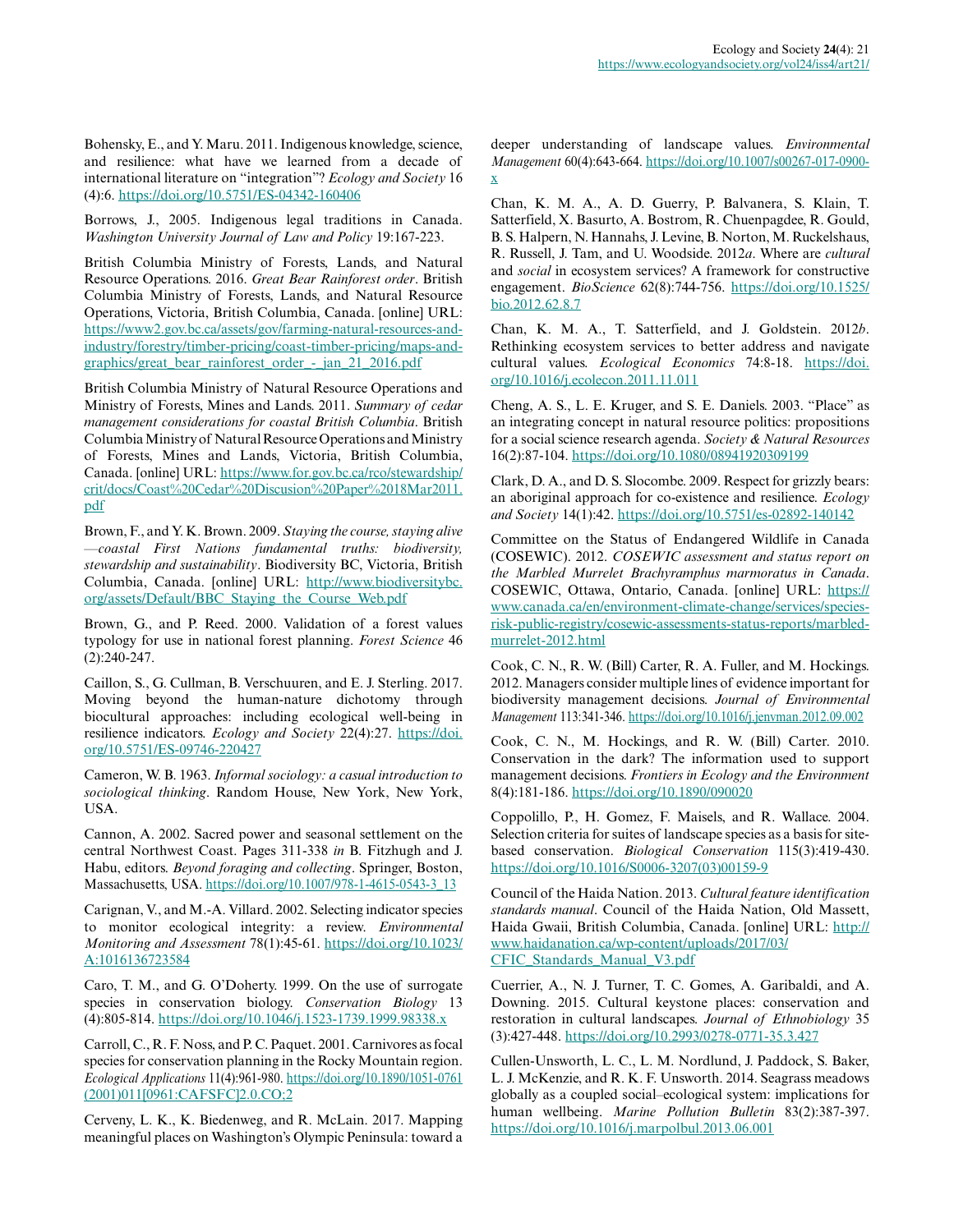Dahl, A. L. 2012. Achievements and gaps in indicators for sustainability. *Ecological Indicators* 17:14-19. [https://doi.](https://doi.org/10.1016/j.ecolind.2011.04.032) [org/10.1016/j.ecolind.2011.04.032](https://doi.org/10.1016/j.ecolind.2011.04.032) 

Dale, V. H., and S. C. Beyeler. 2001. Challenges in the development and use of ecological indicators. *Ecological Indicators* 1(1):3-10. [https://doi.org/10.1016/S1470-160X\(01\)00003-6](https://doi.org/10.1016/S1470-160X(01)00003-6)

De Groot, R. S., R. Alkemade, L. Braat, L. Hein, and L. Willemen. 2010. Challenges in integrating the concept of ecosystem services and values in landscape planning, management and decision making. *Ecological Complexity* 7(3):260-272. [https://doi.](https://doi.org/10.1016/j.ecocom.2009.10.006) [org/10.1016/j.ecocom.2009.10.006](https://doi.org/10.1016/j.ecocom.2009.10.006)

DellaSala, D. A., F. Moola, P. Alaback, P. C. Paquet, J. W. Schoen, and R. F. Noss. 2011. Temperate and boreal rainforests of the Pacific Coast of North America. Pages 42-81 *in Temperate and boreal rainforests of the world: ecology and conservation*. Island, Washington, D.C., USA. [https://doi.org/10.5822/978-1-61091-008-8\\_2](https://doi.org/10.5822/978-1-61091-008-8_2) 

Department of Fisheries and Oceans Canada. 2019. British Columbia salmon and restoration innovation fund. Department of Fisheries and Oceans Canada, Ottawa, Ontario, Canada. [online] URL: [http://www.dfo-mpo.gc.ca/fm-gp/initiatives/fish](http://www.dfo-mpo.gc.ca/fm-gp/initiatives/fish-fund-bc-fonds-peche-cb/index-eng.html)[fund-bc-fonds-peche-cb/index-eng.html](http://www.dfo-mpo.gc.ca/fm-gp/initiatives/fish-fund-bc-fonds-peche-cb/index-eng.html)

Drever, M. C., K. E. H. Aitken, A. R. Norris, and K. Martin. 2008. Woodpeckers as reliable indicators of bird richness, forest health and harvest. *Biological Conservation* 141(3):624-634. <https://doi.org/10.1016/j.biocon.2007.12.004>

Dufrêne, M., and P. Legendre. 1997. Species assemblages and indicator species: the need for a flexible asymmetrical approach. *Ecological Monographs* 67(3):345-366. [https://doi.org/10.1890/0012-9615](https://doi.org/10.1890/0012-9615(1997)067[0345:SAAIST]2.0.CO;2) [\(1997\)067\[0345:SAAIST\]2.0.CO;2](https://doi.org/10.1890/0012-9615(1997)067[0345:SAAIST]2.0.CO;2)

Earnshaw, J. 2017. "The trees you do not need …": culturally modified forests and the Tsilhqot'in ruling. *Midden* 47(3):2-11.

Eckert, L. E., N. C. Ban, A. Frid, and M. McGreer. 2018. Diving back in time: extending historical baselines for yelloweye rockfish with Indigenous knowledge. *Aquatic Conservation: Marine and Freshwater Ecosystems* 28(1):158-166. [https://doi.org/10.1002/](https://doi.org/10.1002/aqc.2834) [aqc.2834](https://doi.org/10.1002/aqc.2834) 

Ens, E. J., P. Pert, P. A. Clarke, M. Budden, L. Clubb, B. Doran, C. Douras, J. Gaikwad, B. Gott, S. Leonard, J. Locke, J. Packer, G. Turpin, and S. Wason. 2015. Indigenous biocultural knowledge in ecosystem science and management: review and insight from Australia. *Biological Conservation* 181:133-149. [https://doi.](https://doi.org/10.1016/j.biocon.2014.11.008) [org/10.1016/j.biocon.2014.11.008](https://doi.org/10.1016/j.biocon.2014.11.008)

Ens, E., M. L. Scott, Y. M. Rangers, C. Moritz, and R. Pirzl. 2016. Putting Indigenous conservation policy into practice delivers biodiversity and cultural benefits. *Biodiversity and Conservation* 25(14):2889-2906.<https://doi.org/10.1007/s10531-016-1207-6>

Estes, J. A., and J. F. Palmisano. 1974. Sea otters: their role in structuring nearshore communities. *Science* 185(4156):1058-1060. <https://doi.org/10.1126/science.185.4156.1058>

Fox, C. H., R. El-Sabaawi, P. C. Paquet, and T. E. Reimchen. 2014. Pacific herring *Clupea pallasii* and wrack macrophytes subsidize semi-terrestrial detritivores. *Marine Ecology Progress Series* 495:49-64. <https://doi.org/10.3354/meps10588>

Frankel, O., and M. E. Soulé. 1981. *Conservation and evolution*. Cambridge University Press, Cambridge, UK.

Frid, A., M. McGreer, and A. Stevenson. 2016. Rapid recovery of Dungeness crab within spatial fishery closures declared under Indigenous law in British Columbia. *Global Ecology and Conservation* 6:48-57.<https://doi.org/10.1016/j.gecco.2016.01.002>

Fry, G., M. S. Tveit, Å. Ode, and M. D. Velarde. 2009. The ecology of visual landscapes: exploring the conceptual common ground of visual and ecological landscape indicators. *Ecological Indicators* 9(5):933-947.<https://doi.org/10.1016/j.ecolind.2008.11.008>

Garibaldi, A., and N. Turner. 2004. Cultural keystone species: implications for ecological conservation and restoration. *Ecology and Society* 9(3):1.<https://doi.org/10.5751/es-00669-090301>

Gavin, M. C., J. McCarter, F. Berkes, A. T. P. Mead, E. J. Sterling, R. Tang, and N. J. Turner. 2018. Effective biodiversity conservation requires dynamic, pluralistic, partnership-based approaches. *Sustainability* 10(6):1846. [https://doi.org/10.3390/](https://doi.org/10.3390/su10061846) [su10061846](https://doi.org/10.3390/su10061846)

Gavin, M. C., J. McCarter, A. Mead, F. Berkes, J. R. Stepp, D. Peterson, and R. Tang, 2015. Defining biocultural approaches to conservation. *Trends in Ecology & Evolution* 30(3):140-145. <https://doi.org/10.1016/j.tree.2014.12.005>

Gende, S. M., R. T. Edwards, M. F. Willson, and M. S. Wipfli. 2002. Pacific salmon in aquatic and terrestrial ecosystems: Pacific salmon subsidize freshwater and terrestrial ecosystems through several pathways, which generates unique management and conservation issues but also provides valuable research opportunities. *BioScience* 52(10):917-928. [https://doi.](https://doi.org/10.1641/0006-3568(2002)052[0917:PSIAAT]2.0.CO;2) [org/10.1641/0006-3568\(2002\)052\[0917:PSIAAT\]2.0.CO;2](https://doi.org/10.1641/0006-3568(2002)052[0917:PSIAAT]2.0.CO;2)

Gilby, B. L., A. D. Olds, R. M. Connolly, N. A. Yabsley, P. S. Maxwell, I. R. Tibbetts, D. S. Schoeman, and T. A. Schlacher. 2017. Umbrellas can work under water: using threatened species as indicator and management surrogates can improve coastal conservation. *Estuarine, Coastal and Shelf Science* 199:132-140. <https://doi.org/10.1016/j.ecss.2017.10.003>

Grumbine, R. E. 1994. What is ecosystem management? *Conservation Biology* 8(1):27-38. [https://doi.org/10.1046/](https://doi.org/10.1046/j.1523-1739.1994.08010027.x) [j.1523-1739.1994.08010027.x](https://doi.org/10.1046/j.1523-1739.1994.08010027.x) 

Guujaaw. 1999. The sacred workplaces of our ancestors. Pages 45-48 *in* G. G. Wiggins, editor. *Proceedings of the Cedar Symposium: growing western redcedar and yellow-cypress on the Queen Charlotte Islands/Haida Gwaii* (Queen Charlotte Islands/ Haida Gwaii, British Columbia, Canada, 28-30 May 1996). Province of British Columbia, Victoria, British Columbia, Canada. [online] URL: [https://www.for.gov.bc.ca/hfd/pubs/docs/](https://www.for.gov.bc.ca/hfd/pubs/docs/mr/Mr094/Mr094-1.pdf) [mr/Mr094/Mr094-1.pdf](https://www.for.gov.bc.ca/hfd/pubs/docs/mr/Mr094/Mr094-1.pdf)

Hagan, J. M., and A. A. Whitman. 2006. Biodiversity indicators for sustainable forestry: simplifying complexity. *Journal of Forestry* 104(4):203-210.

Haggan, N., N. Turner, J. Carpenter, J. T. Jones, Q. Mackie, and C. Menzies. 2006. *12,000+ years of change: linking traditional and modern ecosystem science in the Pacific Northwest*. UBC Fisheries Centre Working Paper 2006-02. Fisheries Centre, University of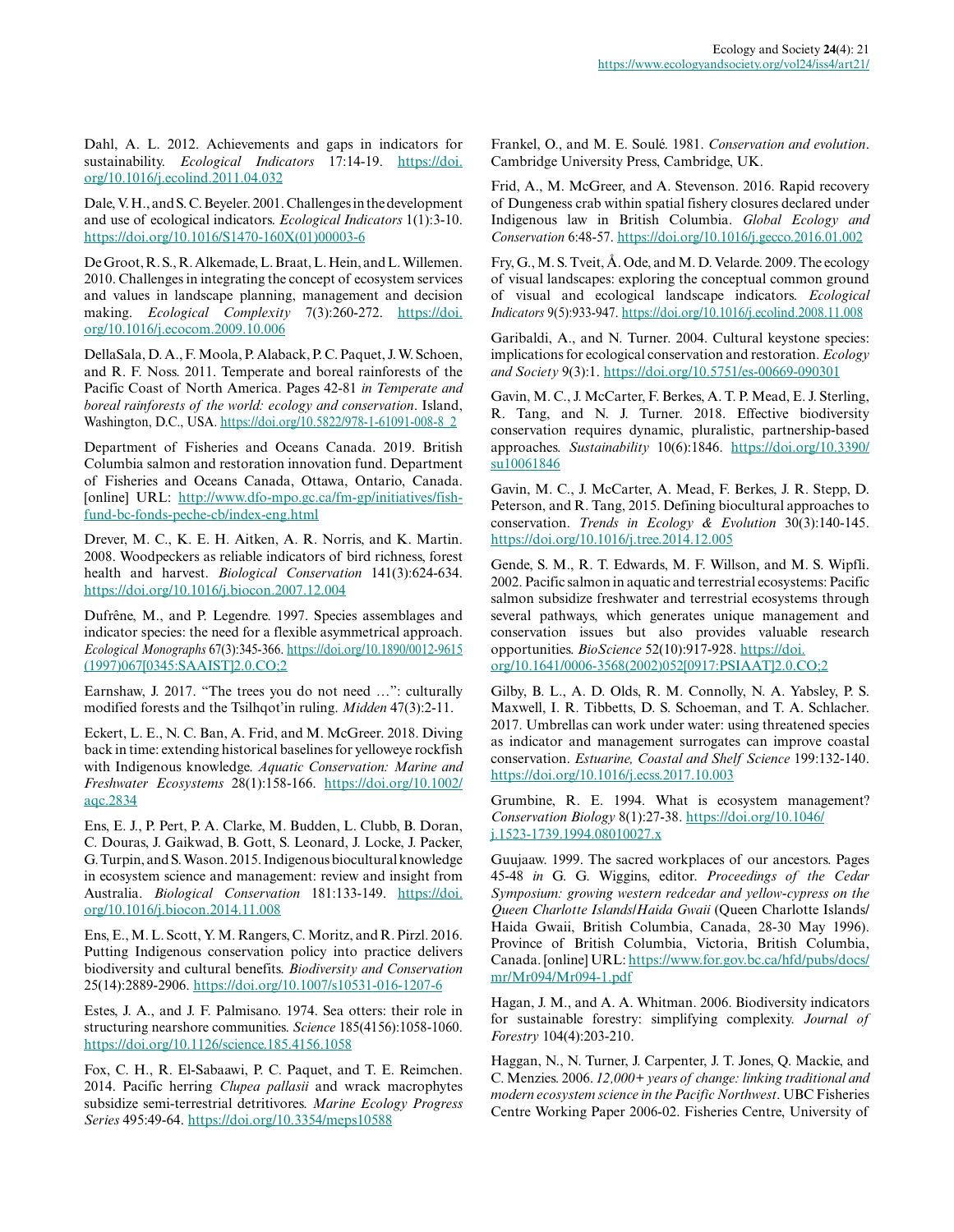British Columbia, Vancouver, British Columbia, Canada. [online] URL: [http://www.fisheries.ubc.ca/publications/working/2006/2006-02.](http://www.fisheries.ubc.ca/publications/working/2006/2006-02.pdf) [pdf](http://www.fisheries.ubc.ca/publications/working/2006/2006-02.pdf)

Harwood, C., and A. K. Ruuska. 2013. The personhood of trees: living artifacts in the Upper Peninsula of Michigan. *Time and Mind: The Journal of Archaeology, Consciousness and Culture* 6 (2):135-157.<https://doi.org/10.2752/175169713X13589680081812>

Hausmann, A., R. Slotow, J. K. Burns, and E. D. Minin. 2016. The ecosystem service of sense of place: benefits for human wellbeing and biodiversity conservation. *Environmental Conservation* 43(2):117-127. <https://doi.org/10.1017/S0376892915000314>

Housty, W. G., A. Noson, G. W. Scoville, J. Boulanger, R. M. Jeo, C. T. Darimont, and C. E. Filardi. 2014. Grizzly bear monitoring by the Heiltsuk people as a crucible for First Nation conservation practice. *Ecology and Society* 19(2):70. [https://doi.org/10.5751/](https://doi.org/10.5751/ES-06668-190270) [ES-06668-190270](https://doi.org/10.5751/ES-06668-190270)

Howitt, R., K. Doohan, S. Suchet‐Pearson, S. Cross, R. Lawrence, G. J. Lunkapis, S. Muller, S. Prout, and S. Veland. 2013. Intercultural capacity deficits: contested geographies of coexistence in natural resource management. *Asia Pacific Viewpoint* 54(2):126-140.<https://doi.org/10.1111/apv.12014>

Howlett, M., J. Rayner, and C. Tollefson. 2009. From government to governance in forest planning? Lessons from the case of the British Columbia Great Bear Rainforest initiative. *Forest Policy and Economics* 11(5-6):383-391. [https://doi.org/10.1016/j.](https://doi.org/10.1016/j.forpol.2009.01.003) [forpol.2009.01.003](https://doi.org/10.1016/j.forpol.2009.01.003)

Johannes, R. E. 1998. The case for data-less marine resource management: examples from tropical nearshore finfisheries. *Trends in Ecology & Evolution* 13:243-246. [https://doi.](https://doi.org/10.1016/S0169-5347(98)01384-6) [org/10.1016/S0169-5347\(98\)01384-6](https://doi.org/10.1016/S0169-5347(98)01384-6)

Kaltenborn, B. P. 1998. Effects of sense of place on responses to environmental impacts: a study among residents in Svalbard in the Norwegian high Arctic. *Applied Geography* 18(2):169-189. [https://doi.org/10.1016/S0143-6228\(98\)00002-2](https://doi.org/10.1016/S0143-6228(98)00002-2) 

Kitasoo/Xai'xais. 2018. *Kitasoo/Xai'xais management plan for Pacific Herring*. Kitasoo/Xai'xais, Klemtu, British Columbia, Canada. [online] URL: [https://klemtu.com/wp-content/uploads/2018/05/](https://klemtu.com/wp-content/uploads/2018/05/KX-Herring-Mgmt-Plan-Jan-2018-final.pdf) [KX-Herring-Mgmt-Plan-Jan-2018-final.pdf](https://klemtu.com/wp-content/uploads/2018/05/KX-Herring-Mgmt-Plan-Jan-2018-final.pdf)

Krapek, J., and B. Buma. 2015. Yellow-cedar: climate change and natural history at odds. *Frontiers in Ecology and the Environment* 13(5):280-281. <https://doi.org/10.1890/1540-9295-13.5.280>

Lambeck, R. J. 1997. Focal species: a multi-species umbrella for nature conservation. *Conservation Biology* 11(4):849-856. [https://](https://doi.org/10.1046/j.1523-1739.1997.96319.x) [doi.org/10.1046/j.1523-1739.1997.96319.x](https://doi.org/10.1046/j.1523-1739.1997.96319.x)

Landres, P. B., J. Verner, and J. W. Thomas. 1988. Ecological uses of vertebrate indicator species: a critique. *Conservation Biology* 2 (4):316-328.<https://doi.org/10.1111/j.1523-1739.1988.tb00195.x>

Leonard, S., M. Parsons, K. Olawsky, and F. Kofod. 2013. The role of culture and traditional knowledge in climate change adaptation: insights from East Kimberley, Australia. *Global Environmental Change* 23(3):623-632. [https://doi.org/10.1016/j.](https://doi.org/10.1016/j.gloenvcha.2013.02.012) [gloenvcha.2013.02.012](https://doi.org/10.1016/j.gloenvcha.2013.02.012)

Lepofsky, D., C. G. Armstrong, S. Greening, J. Jackley, J. Carpenter, B. Guernsey, D. Mathews, and N. J. Turner. 2017. Historical ecology of cultural keystone places of the Northwest Coast. *American Anthropologist* 119(3):448-463. [https://doi.](https://doi.org/10.1111/aman.12893) [org/10.1111/aman.12893](https://doi.org/10.1111/aman.12893) 

Lertzman, K., and A. Mackinnon. 2014. Why watersheds: evaluating the protection of undeveloped watersheds as a conservation strategy in northwestern North America. Pages 189-226 *in* G. Orians and J. Schoen, editors. *North Pacific temperate rainforests: ecology and conservation*. University of Washington Press, Seattle, Washington, USA.

Levett, R. 1998. Sustainability indicators—integrating quality of life and environmental protection. *Journal of the Royal Statistical Society: Series A (Statistics in Society)* 161(3):291-302. [https://](https://doi.org/10.1111/1467-985X.00109) [doi.org/10.1111/1467-985X.00109](https://doi.org/10.1111/1467-985X.00109)

Lindenmayer, D. B., C. R. Margules, and D. B. Botkin. 2000. Indicators of biodiversity for ecologically sustainable forest management. *Conservation Biology* 14(4):941-950. [https://doi.](https://doi.org/10.1046/j.1523-1739.2000.98533.x) [org/10.1046/j.1523-1739.2000.98533.x](https://doi.org/10.1046/j.1523-1739.2000.98533.x)

Mächler, E., K. Deiner, P. Steinmann, and F. Altermatt. 2014. Utility of environmental DNA for monitoring rare and indicator macroinvertebrate species. *Freshwater Science* 33(4):1174-1183. <https://doi.org/10.1086/678128>

Maffi, L. 2005. Linguistic, cultural, and biological diversity. *Annual Review of Anthropology* 34:599-617. [https://doi.](https://doi.org/10.1146/annurev.anthro.34.081804.120437) [org/10.1146/annurev.anthro.34.081804.120437](https://doi.org/10.1146/annurev.anthro.34.081804.120437)

Maffi, L., and E. Woodley. 2012. *Biocultural diversity conservation: a global sourcebook*. Routledge, London, UK. <https://doi.org/10.4324/9781849774697>

Martin, K., and J. M. Eadie. 1999. Nest webs: a community-wide approach to the management and conservation of cavity-nesting forest birds. *Forest Ecology and Management* 115(2-3):243-257. [https://doi.org/10.1016/S0378-1127\(98\)00403-4](https://doi.org/10.1016/S0378-1127(98)00403-4) 

Mascarenhas, A., P. Coelho, E. Subtil, and T. B. Ramos. 2010. The role of common local indicators in regional sustainability assessment. *Ecological Indicators* 10(3):646-656. [https://doi.](https://doi.org/10.1016/j.ecolind.2009.11.003) [org/10.1016/j.ecolind.2009.11.003](https://doi.org/10.1016/j.ecolind.2009.11.003) 

McCarter, J., E. J. Sterling, S. D. Jupiter, G. D. Cullman, S. Albert, M. Basi, E. Betley, D. Boseto, E. S. Bulehite, R. Harron, P. S. Holland, N. Horning, A. Hughes, N. Jino, C. Malone, S. Mauli, B. Pae, R. Papae, F. Rence, O. Revo, E. Taqala, M. Taqu, H. Woltz, and C. E. Filardi. 2018. Biocultural approaches to developing well-being indicators in Solomon Islands. *Ecology and Society* 23 (1):32. <https://doi.org/10.5751/ES-09867-230132>

McLain, R., M. Poe, K. Biedenweg, L. Cerveny, D. Besser, and D. Blahna. 2013. Making sense of human ecology mapping: an overview of approaches to integrating socio-spatial data into environmental planning. *Human Ecology* 41(5):651-665. [https://](https://doi.org/10.1007/s10745-013-9573-0) [doi.org/10.1007/s10745-013-9573-0](https://doi.org/10.1007/s10745-013-9573-0) Millennium Ecosystem Assessment. 2005. *Ecosystems and human well-being*. Island, Washington, D. C., USA.

Moller, H., F. Berkes, P. O. Lyver, and M. Kislalioglu. 2004. Combining science and traditional ecological knowledge: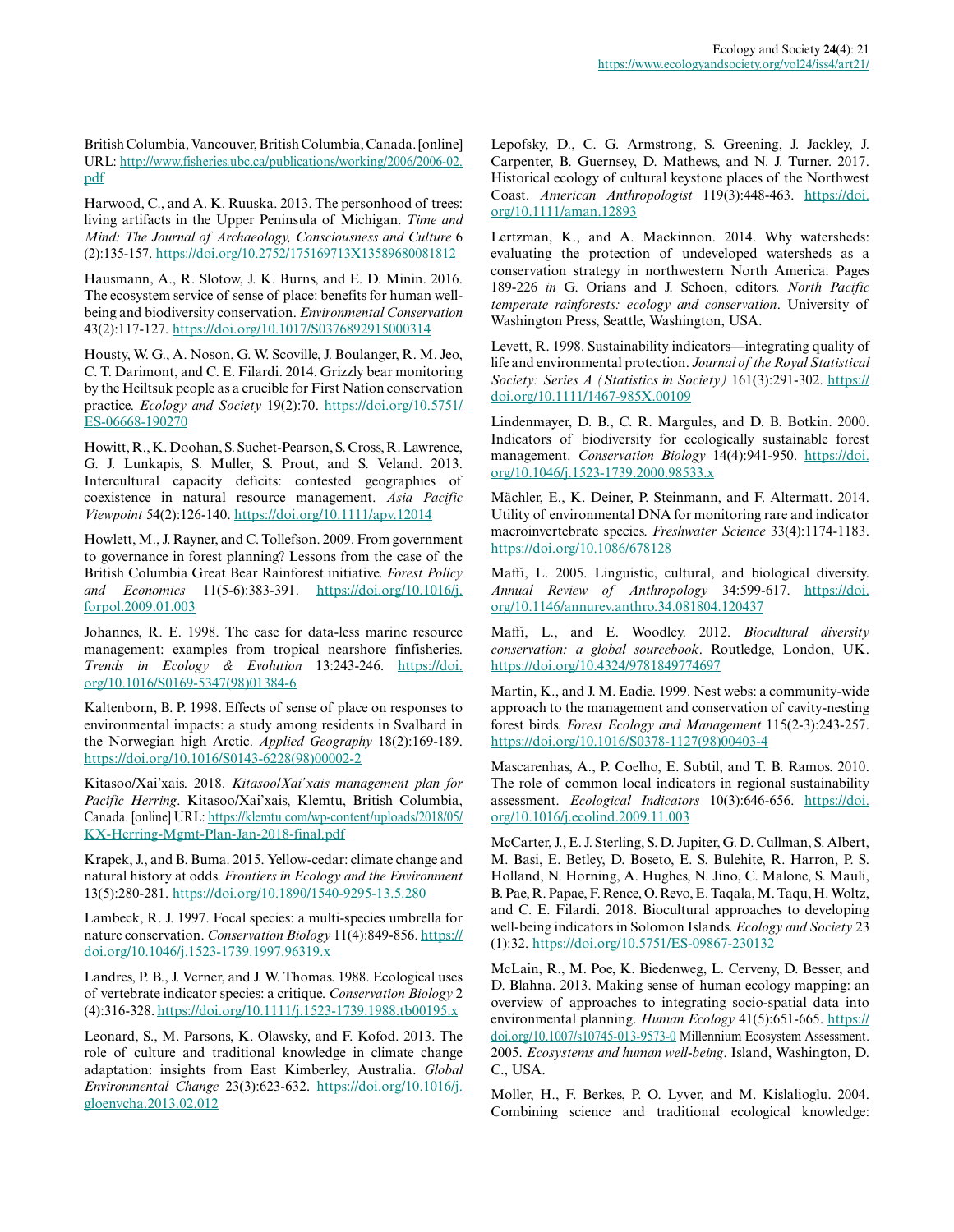monitoring populations for co-management. *Ecology and Society* 9(3):2. <https://doi.org/10.5751/ES-00675-090302>

Moore, M. L., and O. Tjornbo. 2012. From coastal timber supply area to Great Bear Rainforest: exploring power in a social– ecological governance innovation. *Ecology and Society* 17(4):26. <https://doi.org/10.5751/ES-05194-170426>

Nadasdy, P. 1999. The politics of TEK: power and the "integration" of knowledge. *Arctic Anthropology*: 36(9):1-18.

Nadasdy, P. 2003. Reevaluating the co-management success story. *Arctic* 56(4):367-380. <https://doi.org/10.14430/arctic634>

Niemi, G. J., and M. E. McDonald. 2004. Application of ecological indicators. *Annual Review of Ecology, Evolution, and Systematics* 35:89-111. [https://doi.org/10.1146/annurev.](https://doi.org/10.1146/annurev.ecolsys.35.112202.130132) [ecolsys.35.112202.130132](https://doi.org/10.1146/annurev.ecolsys.35.112202.130132)

Noss, R. F. 1990. Indicators for monitoring biodiversity: a hierarchical approach. *Conservation Biology* 4(4):355-364. <https://doi.org/10.1111/j.1523-1739.1990.tb00309.x>

Noss, R. F. 1999. Assessing and monitoring forest biodiversity: a suggested framework and indicators. *Forest Ecology and Management* 115(2-3):135-146. [https://doi.org/10.1016/S0378-1127](https://doi.org/10.1016/S0378-1127(98)00394-6) [\(98\)00394-6](https://doi.org/10.1016/S0378-1127(98)00394-6) 

Oakes, L. E. 2018. Ghosts and graveyards. Pages 19-30 *in In Search of the canary tree: the story of a scientist, a cypress, and a changing world*. Basic Books, New York, New York, USA.

Oakes, L. E., P. E. Hennon, N. M. Ardoin, D. V. D'Amore, A. J. Ferguson, E. A. Steel, D. T. Wittwer, and E. F. Lambin. 2015. Conservation in a social-ecological system experiencing climateinduced tree mortality. *Biological Conservation*. 192:276-285. <https://doi.org/10.1016/j.biocon.2015.09.018>

Oliver, J. 2007. Beyond the water's edge: towards a social archaeology of landscape on the Northwest Coast. *Canadian Journal of Archaeology/Journal Canadien d'Archéologie* 31  $(1):1-27.$ 

Östlund, L., O. Zackrisson, and G. Hörnberg, 2002. Trees on the border between nature and culture: culturally modified trees in boreal Sweden. *Environmental History* 7(1):48-68. [https://doi.](https://doi.org/10.2307/3985452) [org/10.2307/3985452](https://doi.org/10.2307/3985452) 

Parliamentary Counsel Office, New Zealand Legislation. 2016. Te Awa Tupua (Whanganui River Claims Settlement) Bill 129-2. New Zealand Government, Wellington, New Zealand. [online] URL: [http://www.legislation.govt.nz/bill/government/2016/0129/](http://www.legislation.govt.nz/bill/government/2016/0129/latest/DLM6830851.html?src=qs) [latest/DLM6830851.html?src=qs](http://www.legislation.govt.nz/bill/government/2016/0129/latest/DLM6830851.html?src=qs)

Price, M. H. H., C. T. Darimont, N. F. Temple, and S. M. MacDuffee. 2008. Ghost runs: management and status assessment of Pacific salmon (*Oncorhynchus* spp.) returning to British Columbia's central and north coasts. *Canadian Journal of Fisheries and Aquatic Sciences* 65(12):2712-2718. [https://doi.](https://doi.org/10.1139/F08-174) [org/10.1139/F08-174](https://doi.org/10.1139/F08-174) 

Price, M. H. H., K. K. English, A. G. Rosenberger, M. MacDuffee, and J. D. Reynolds. 2017. Canada's wild salmon policy: an assessment of conservation progress in British Columbia. *Canadian Journal of Fisheries and Aquatic Sciences* 74 (10):1507-1518.<https://doi.org/10.1139/cjfas-2017-0127>

Price, K., A. Roburn, and A. MacKinnon. 2009. Ecosystem-based management in the Great Bear Rainforest. *Forest Ecology and Management* 258(4):495-503. <https://doi.org/10.1016/j.foreco.2008.10.010>

Pullin, A. S., W. Sutherland, T. Gardner, V. Kapos, and J. E. Fa. 2013. Conservation priorities: identifying need, taking action and evaluating success. Pages 3-22 *in* D. W. Macdonald and K. J. Willis, editors. *Key Topics in Conservation Biology 2*. Wiley-Blackwell, Chichester, West Sussex, UK. [https://doi.org/10.1002/9781118520178.](https://doi.org/10.1002/9781118520178.ch1) [ch1](https://doi.org/10.1002/9781118520178.ch1)

Reed, M. S., E. D. G. Fraser, and A. J. Dougill. 2006. An adaptive learning process for developing and applying sustainability indicators with local communities. *Ecological Economics* 59 (4):406-418. <https://doi.org/10.1016/j.ecolecon.2005.11.008>

Roberge, J.-M., and P. Angelstam. 2004. Usefulness of the umbrella species concept as a conservation tool. *Conservation Biology* 18(1):76-85. [https://doi.org/10.1111/j.1523-1739.2004.00450.](https://doi.org/10.1111/j.1523-1739.2004.00450.x) [x](https://doi.org/10.1111/j.1523-1739.2004.00450.x) 

Rogan, R., M. O'Connor, and P. Horwitz. 2005. Nowhere to hide: awareness and perceptions of environmental change, and their influence on relationships with place. *Journal of Environmental Psychology* 25(2):147-158.<https://doi.org/10.1016/j.jenvp.2005.03.001>

Salomon, A. K., K. B. J. Wilson, X. E. White, N. Tanape, Sr., and T. M. Happynook. 2015. First Nations perspectives on sea otter conservation in British Columbia and Alaska: insights into coupled human–ocean systems. Pages 301-331 *in* S. E. Larson, J. L. Bodkin, and G. R. VanBlaricom, editors. *Sea otter conservation*. Academic, Amsterdam, The Netherlands. [https://](https://doi.org/10.1016/B978-0-12-801402-8.00011-1) [doi.org/10.1016/B978-0-12-801402-8.00011-1](https://doi.org/10.1016/B978-0-12-801402-8.00011-1) 

Satterfield, T., R. Gregory, S. Klain, M. Roberts, and K. M. Chan. 2013. Culture, intangibles and metrics in environmental management. *Journal of Environmental Management* 117:103-114. <https://doi.org/10.1016/j.jenvman.2012.11.033>

Service, C. N., M. S. Adams, K. A. Artelle, P. Paquet, L. V. Grant, and C. T. Darimont. 2014. Indigenous knowledge and science unite to reveal spatial and temporal dimensions of distributional shift in wildlife of conservation concern. *PLoS ONE* 9(7): e101595. <https://doi.org/10.1371/journal.pone.0101595>

Siddig, A. A. H., A. M. Ellison, A. Ochs, C. Villar-Leeman, and M. K. Lau. 2016. How do ecologists select and use indicator species to monitor ecological change? Insights from 14 years of publication in *Ecological Indicators*. *Ecological Indicators* 60:223-230.<https://doi.org/10.1016/j.ecolind.2015.06.036>

Slocombe, D. S. 1993. Implementing ecosystem-based management: development of theory, practice, and research for planning and managing a region. *BioScience* 43(9):612-622. <https://doi.org/10.2307/1312148>

Slocombe, D. S. 1998. Defining goals and criteria for ecosystembased management. *Environmental Management* 22(4):483-493. <https://doi.org/10.1007/s002679900121>

Stedman, R. C. 2003. Is it really just a social construction? The contribution of the physical environment to sense of place. *Society & Natural Resources: An International Journal* 16 (8):671-685. <https://doi.org/10.1080/08941920309189>